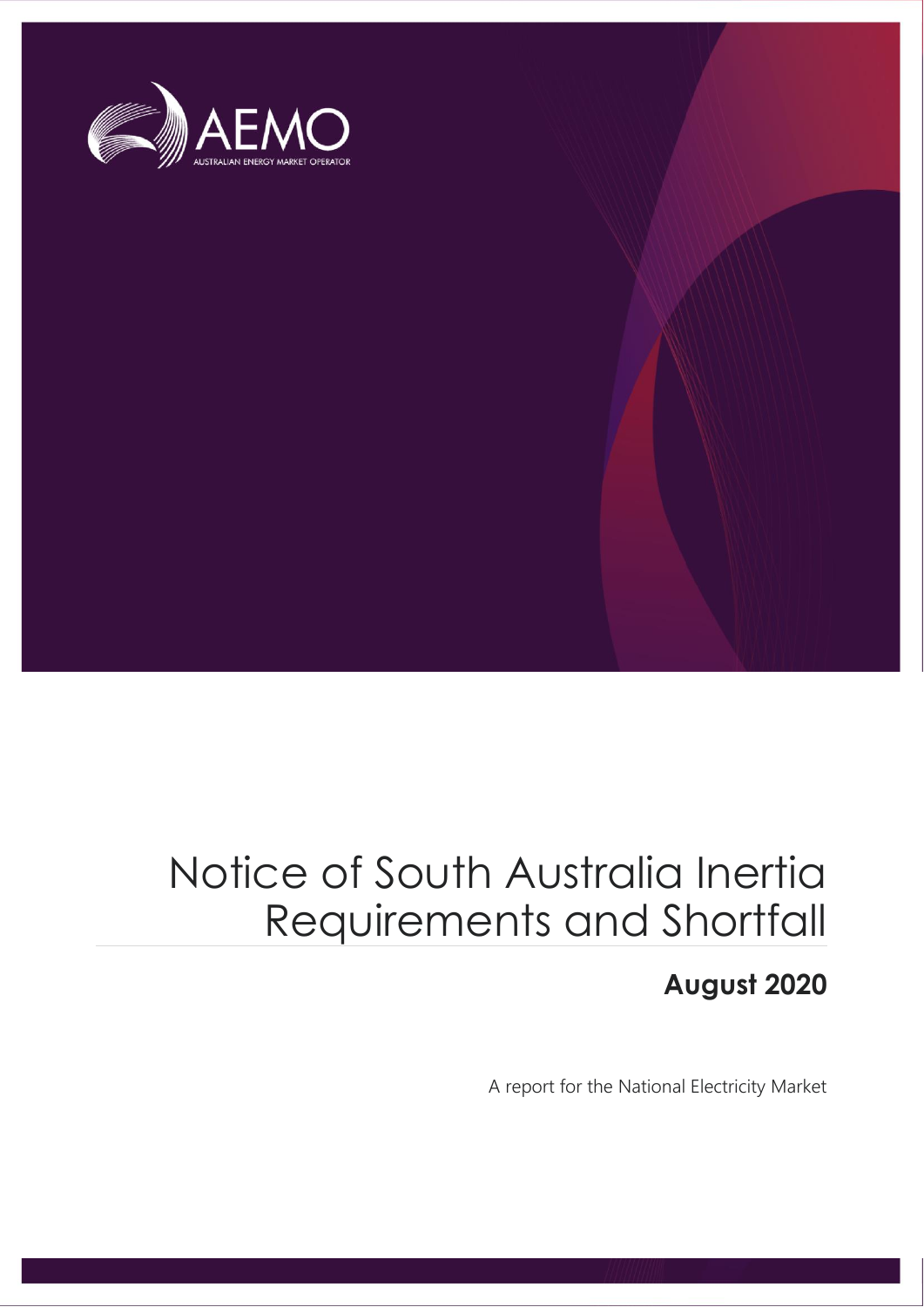# **Important notice**

# **PURPOSE**

AEMO publishes this document under rule 5.20B of the National Electricity Rules (NER)..

# **DISCLAIMER**

This document or the information in it may be subsequently updated or amended. This document does not constitute legal or business advice, and should not be relied on as a substitute for obtaining detailed advice about the National Electricity Law, the National Electricity Rules, or any other applicable laws, procedures or policies. AEMO has made every effort to ensure the quality of the information in this document but cannot guarantee its accuracy or completeness.

Accordingly, to the maximum extent permitted by law, AEMO and its officers, employees and consultants involved in the preparation of this document:

- make no representation or warranty, express or implied, as to the currency, accuracy, reliability or completeness of the information in this document; and
- are not liable (whether by reason of negligence or otherwise) for any statements or representations in this document, or any omissions from it, or for any use or reliance on the information in it.

| Version | Release date | Changes         |
|---------|--------------|-----------------|
| 1.0     | 27/8/2020    | Initial release |

### **VERSION CONTROL**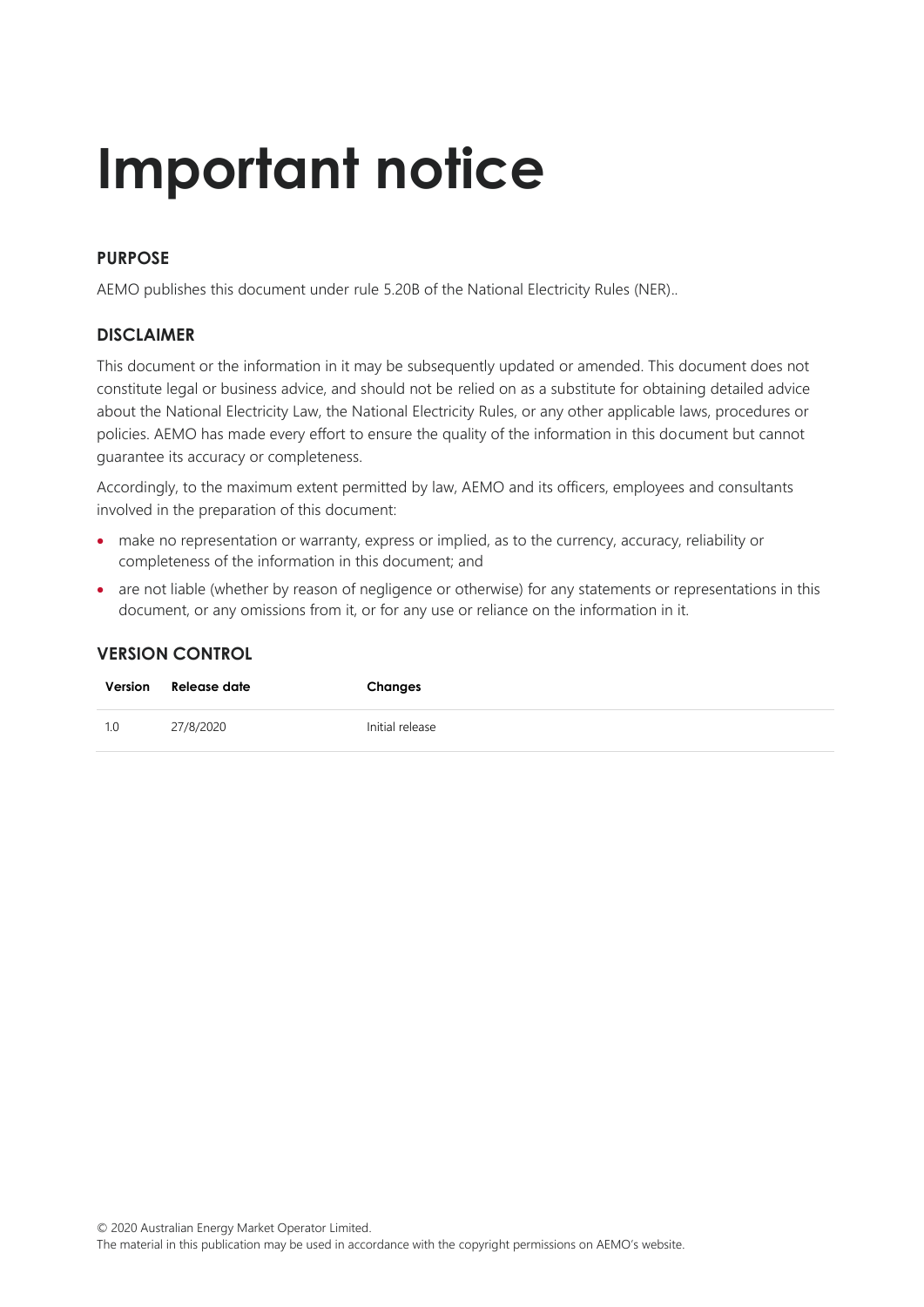# <span id="page-2-0"></span>**Executive summary**

Inertia is a fundamental property of power systems that stabilises power system frequency. Power systems with high inertia can resist larger changes in frequency arising from an imbalance in power supply and demand caused by a contingency event. Conversely, lower levels of inertia increase the susceptibility of the power system to rapid changes in frequency.

Under the National Electricity Rules (NER), AEMO is obliged to calculate inertia requirements in each region of the National Electricity Market (NEM). This document determines the inertia requirements in the South Australia region and notifies an inertia shortfall in the region.

### **Determination of South Australia region inertia requirements**

AEMO has applied the Inertia Requirements Methodology<sup>1</sup> to determine the 2020 inertia requirements in South Australia. These replace the 2018 inertia requirements<sup>2</sup>. The updated requirements reflect:

- Findings from the South Australia islanding events in early 20203.
- Anticipated levels of distributed photovoltaics (PV) affecting the potential daytime contingency event size.
- The implications of declining minimum daytime demand in the region<sup>4</sup>.

Table 1 summarises the 2020 inertia requirements and compares them to the 2018 requirements.

While the minimum threshold level of inertia remains at 4,400 megawatt-seconds (MWs), the secure operating level of inertia requirement has changed. In current and forecast power system conditions, without more fast frequency response (FFR), the inertia required to operate South Australia securely as an island is calculated to be at least 7,605 MWs in 2020-21 and 14,390 MWs in 2021-22. Installing the quantity of synchronous machines needed within South Australia to meet this requirement is not feasible.

Recognising practical, technical, and economic realities, AEMO has therefore determined the secure operating level of inertia for South Australia based on an assumption that the Inertia Service Provider will undertake inertia support activities involving provision of some level of fast frequency response (FFR), or equivalent amounts of additional FFR will be made available for network support on a basis that enables AEMO to determine a reduced inertia shortfall.

For transparency, in this report, the secure operating level of inertia requirement is expressed as a combination of synchronous inertia and FFR. The possible operating points span a number of combinations of MWs of synchronous inertia paired with megawatts (MW) of FFR.

<sup>1</sup> AEMO, Inertia Requirements Methodology Inertia Requirements and Shortfalls, July 2018, a[t https://www.aemo.com.au/-/media/files/electricity/nem/](https://www.aemo.com.au/-/media/files/electricity/nem/security_and_reliability/system-security-market-frameworks-review/2018/inertia_requirements_methodology_published.pdf) [security\\_and\\_reliability/system-security-market-frameworks-review/2018/inertia\\_requirements\\_methodology\\_published.pdf.](https://www.aemo.com.au/-/media/files/electricity/nem/security_and_reliability/system-security-market-frameworks-review/2018/inertia_requirements_methodology_published.pdf)

<sup>&</sup>lt;sup>2</sup> AEMO, Inertia Requirements Methodology Inertia Requirements and Shortfalls, July 2018, a[t https://www.aemo.com.au/-/media/files/electricity/nem/](https://www.aemo.com.au/-/media/files/electricity/nem/security_and_reliability/system-security-market-frameworks-review/2018/inertia_requirements_methodology_published.pdf) [security\\_and\\_reliability/system-security-market-frameworks-review/2018/inertia\\_requirements\\_methodology\\_published.pdf.](https://www.aemo.com.au/-/media/files/electricity/nem/security_and_reliability/system-security-market-frameworks-review/2018/inertia_requirements_methodology_published.pdf)

<sup>&</sup>lt;sup>3</sup> AEMO, Preliminary Report – Victoria and South Australia Separation Event 31 January 2020, April 2020, a[t https://aemo.com.au/-/media/files/electricity/](https://aemo.com.au/-/media/files/electricity/nem/market_notices_and_events/power_system_incident_reports/2020/preliminary-report-31-jan-2020.pdf?la=en) [nem/market\\_notices\\_and\\_events/power\\_system\\_incident\\_reports/2020/preliminary-report-31-jan-2020.pdf?la=en.](https://aemo.com.au/-/media/files/electricity/nem/market_notices_and_events/power_system_incident_reports/2020/preliminary-report-31-jan-2020.pdf?la=en)

Also South Australia islanded via a credible contingency on 2 March 2020, see Market Notice 74613, a[t https://aemo.com.au/en/market-notices?](https://aemo.com.au/en/market-notices?marketNoticeQuery=74613&marketNoticeFacets=) [marketNoticeQuery=74613&marketNoticeFacets=.](https://aemo.com.au/en/market-notices?marketNoticeQuery=74613&marketNoticeFacets=)

<sup>4</sup> AEMO, Renewable Integration Study Stage1 Appendix A: High Penetrations of Distributed Solar PV, p36, April 2020, a[t https://aemo.com.au/-/media/](https://aemo.com.au/-/media/files/major-publications/ris/2020/ris-stage-1-appendix-a.pdf?la=en) [files/major-publications/ris/2020/ris-stage-1-appendix-a.pdf?la=en.](https://aemo.com.au/-/media/files/major-publications/ris/2020/ris-stage-1-appendix-a.pdf?la=en)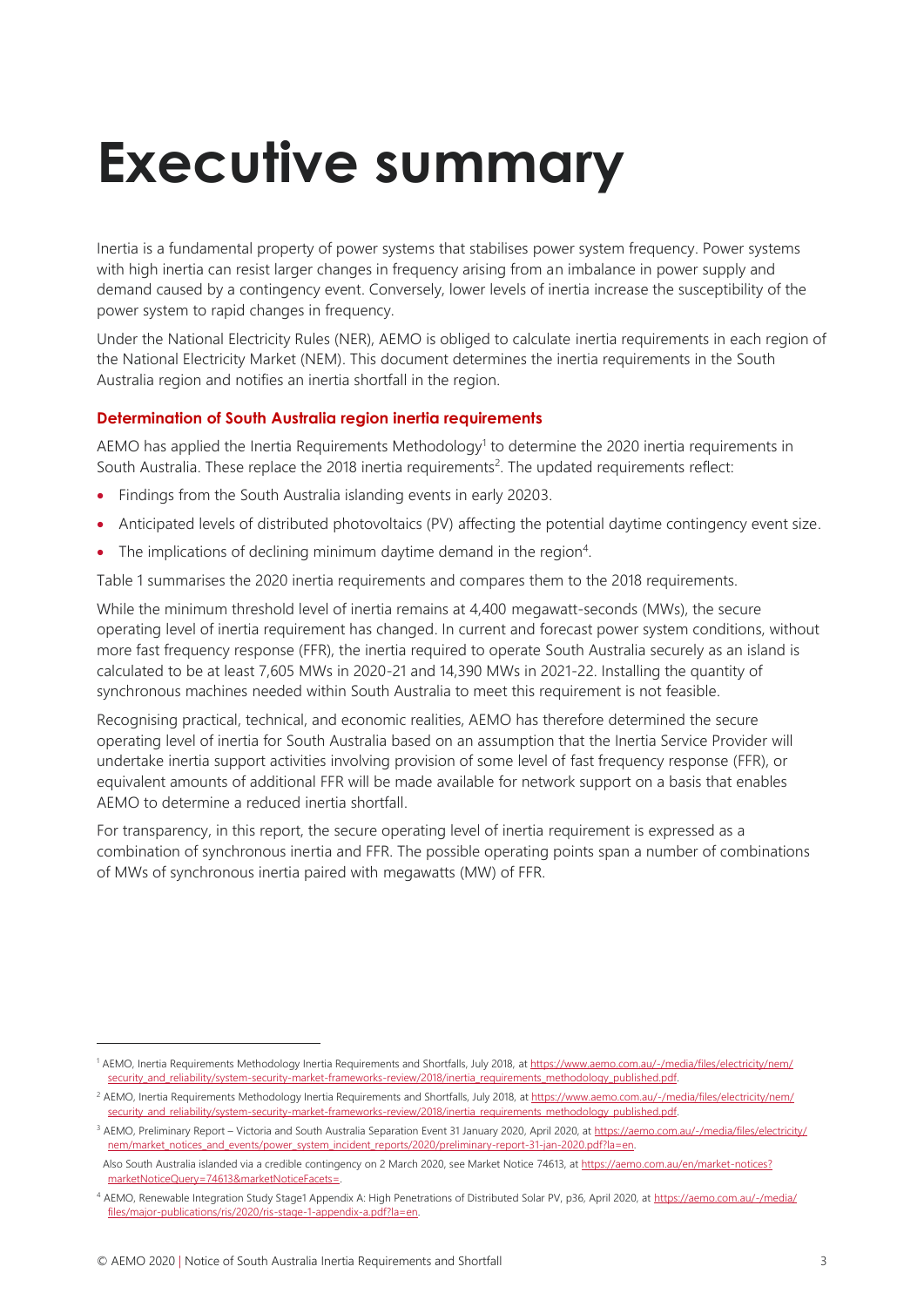| <b>Requirement specifics</b>                                                                      | 2018 inertia<br>requirements | 2020 inertia requirements |                                                                                |               |  |  |
|---------------------------------------------------------------------------------------------------|------------------------------|---------------------------|--------------------------------------------------------------------------------|---------------|--|--|
|                                                                                                   | Secure (MWs)                 | Minimum (MWs)             | Secure (MWs, and MW of FFR)                                                    | Minimum (MWs) |  |  |
| Stage 1. Current period<br>with no synchronous<br>condensers in South<br>Australia                | 6,000                        | 4,400                     | Combination of synchronous<br>inertia and FFR shown in Figure 2 <sup>A</sup> . | 4,400         |  |  |
| Stage 2. After four<br>synchronous<br>condensers are installed<br>in South Australia <sup>B</sup> | $\overline{\phantom{a}}$     |                           | Combination of synchronous<br>inertia and FFR shown in Figure 3 <sup>B</sup> . | 4,400         |  |  |

#### <span id="page-3-0"></span>**Table 1 2020 inertia requirements for the South Australia region of the NEM**

A. The amount of FFR required is in addition to the minimum synchronous inertia level requirement and can be partially substituted with additional inertial services from synchronous generating units.

B. ElectraNet expects to complete installation of the synchronous condensers (fitted with flywheels) by mid-2021.

#### **Determination of inertia shortfall**

AEMO has assessed whether there is, or is likely to be, an inertia shortfall in the South Australia region. As a result of this assessment, AEMO declares an immediate inertia shortfall in South Australia. The shortfall changes between 2020-21 (Stage 1) and 2021-22 (Stage 2), because the inertia requirements are forecast to change as the distributed PV uptake forecast increases and because the minimum number of synchronous generators assumed to be online after synchronous condensers are installed in the South Australian transmission network will reduce, along with associated primary frequency response. .

The Stage 1 and Stage 2 secure operating level of inertia requirements have been expressed as relationships between different levels of FFR and synchronous inertia. Table 2 and Table 3 show the different shortfall levels that exist at different levels of available FFR. Positive numbers in green indicate no shortfall.

### <span id="page-3-1"></span>**Table 2 Inertia shortfalls at different levels of FFR for Stage 1 secure operating level of inertia, adjusted for inertia support activities**

| Year    | Secure operating level of inertia (SOLI) adjusted for inertia support activities, FFR/inertia combinations |          |          |      |              |              |  |  |
|---------|------------------------------------------------------------------------------------------------------------|----------|----------|------|--------------|--------------|--|--|
|         | Inertia support<br>activities (FFR) (MW)                                                                   | 40       | 70       | 90   | 115          | 120          |  |  |
| 2020-21 | Inertia shortfall (MWs)                                                                                    | $-2.644$ | $-1.744$ | -896 | No shortfall | No shortfall |  |  |

#### <span id="page-3-2"></span>**Table 3 Inertia shortfalls at different levels of FFR for Stage 2 secure operating level of inertia, adjusted for inertia support activities**

| Year    | Secure operating level of inertia (SOLI) adjusted FFR/inertia combinations |          |          |          |          |              |              |              |  |
|---------|----------------------------------------------------------------------------|----------|----------|----------|----------|--------------|--------------|--------------|--|
|         | <b>SOLIFFR</b><br>(MW)                                                     | 70       | 123      | 150      | 175      | 200          | 210          | 211          |  |
| 2021-22 | <b>Inertia</b><br>shortfall<br>(MWs)                                       | $-8.190$ | $-4.950$ | $-3.360$ | $-1.900$ | No shortfall | No shortfall | No shortfall |  |

The calculation of inertia requirements – including the quantity of FFR that would be required to reduce the secure operating level of inertia – is inherently uncertain because the requirements will change as the power system develops. AEMO will actively liaise with ElectraNet, as the Inertia Service Provider, to assess the relative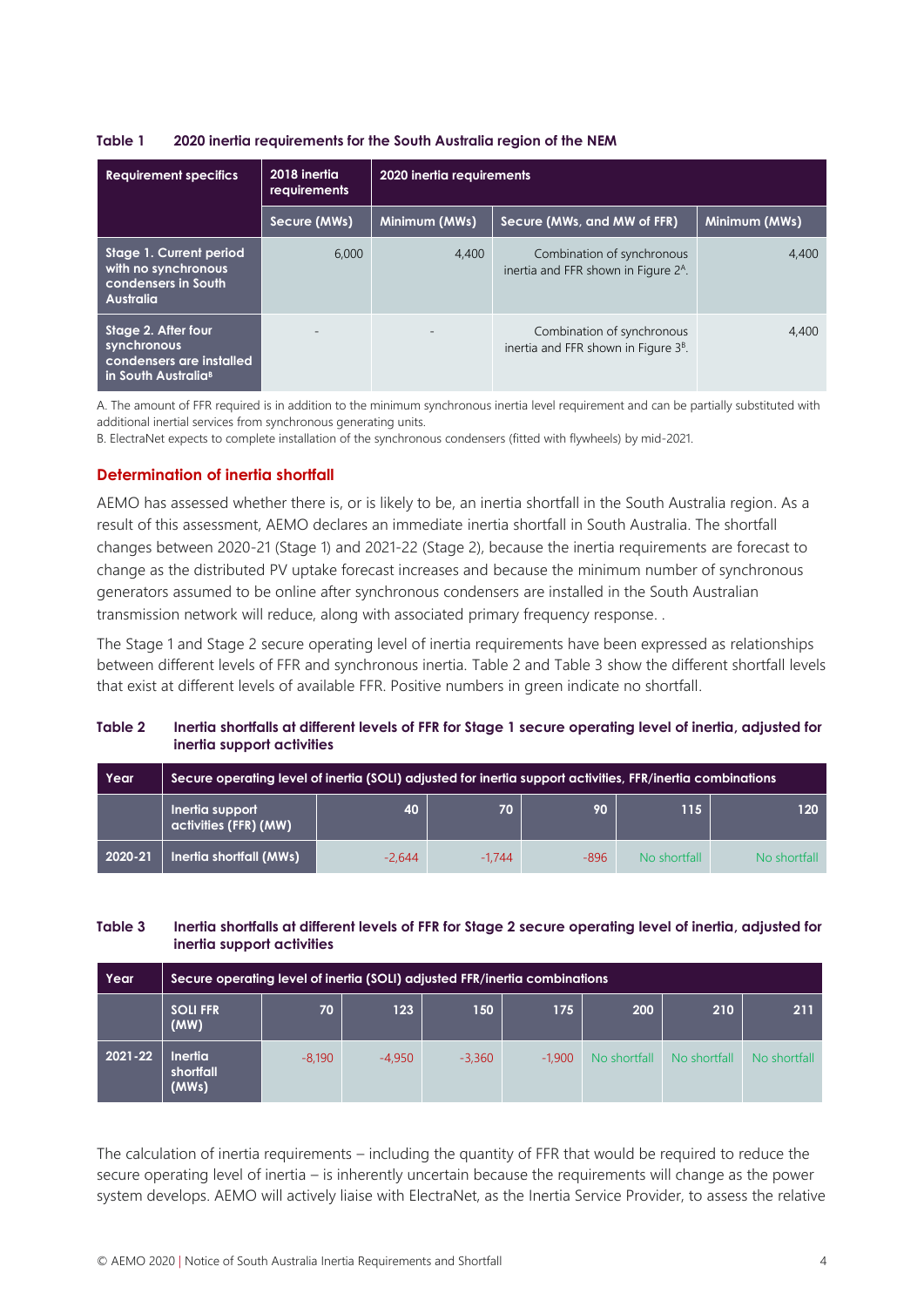contributions of proposed inertia support activities (or FFR that may be made available for network support on a basis that permits AEMO to determine a reduced shortfall).

AEMO has not determined definitive inertia requirements and inertia shortfalls beyond 2021-22 due to high levels of uncertainty regarding the impact of distributed PV beyond this timeframe. Given new FFR capacity can be built without a long lead time if needed (utility-scale batteries can be built within 12 months), AEMO considers it prudent to continue to monitor the distributed PV situation and calculate inertia requirements and identify any inertia shortfalls beyond 2021-22 in future assessments when inputs are more certain.

AEMO considers it very likely that no inertia shortfalls will be declared in South Australia following any commissioning of a second double circuit AC interconnector to South Australia such as Project EnergyConnect. This is because the likelihood of the South Australia region of the NEM being islanded would be significantly reduced.

#### **Next steps**

The NER place the responsibility to procure services to address shortfalls in inertia on the local Inertia Service Provider, subject to AEMO determining the requirements and declaring a shortfall, and agreement being reached on when these services must be procured by. ElectraNet is the Inertia Service Provider in South Australia.

This report constitutes AEMO's notice of these assessments and formal declaration of shortfalls under the NER. AEMO has requested from ElectraNet that the required services for Stage 1 be made available from 1 October 2020. AEMO has agreed with ElectraNet that the required services for Stage 2 will be made available from 31 July 2021.

In the meantime, to the extent possible, operational arrangements will continue to be used to securely operate the South Australia power system if it is islanded.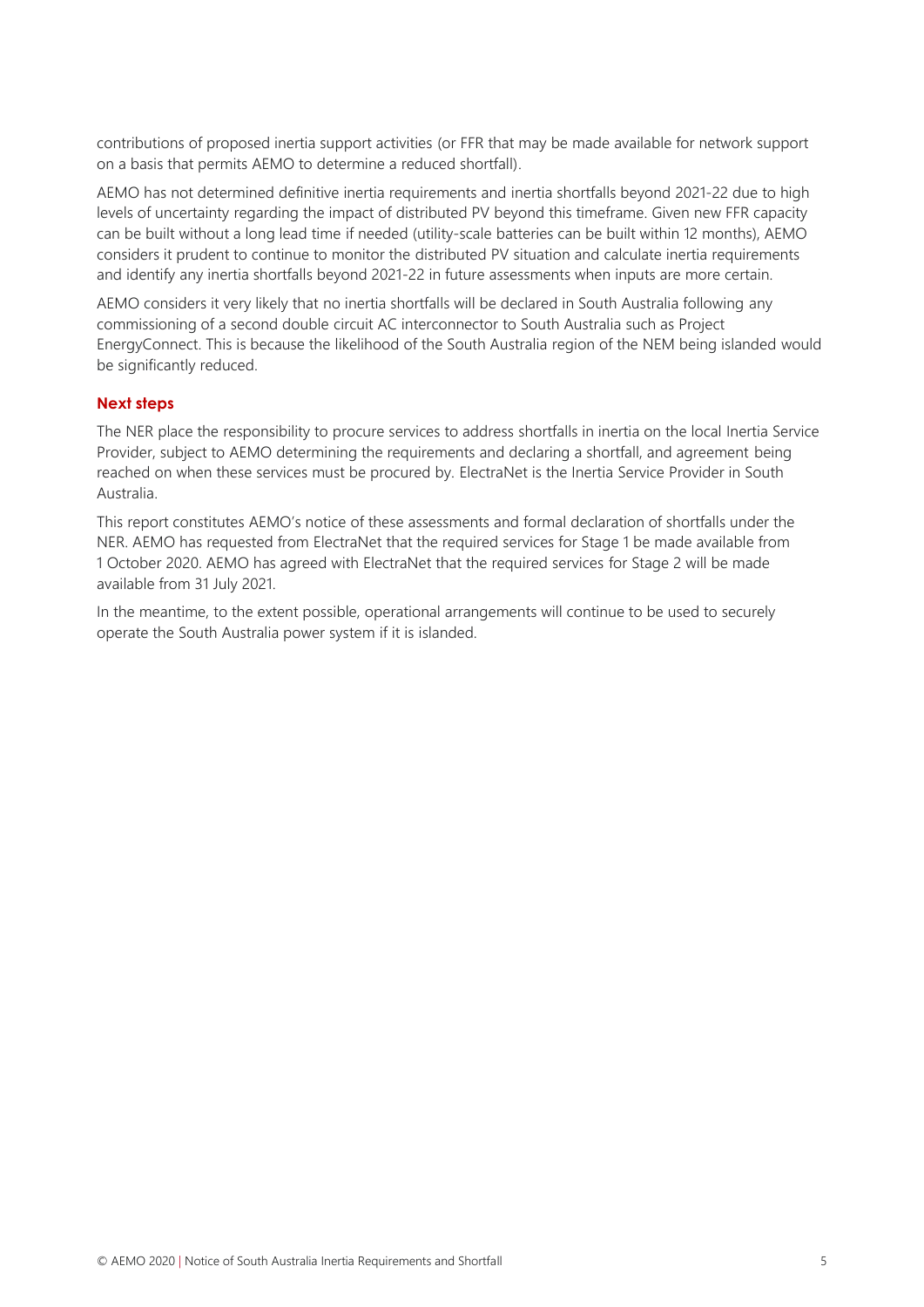# **Contents**

|     | <b>Executive summary</b>                        | $\mathbf{3}$ |
|-----|-------------------------------------------------|--------------|
| 1.  | Introduction                                    | 8            |
| 1.1 | Purpose and scope                               | 8            |
| 1.2 | Related documents                               | 8            |
| 1.3 | The need for inertia                            | 8            |
| 1.4 | Operation of South Australia island             | 8            |
| 1.5 | Report structure                                | 9            |
| 2.  | Inertia requirements                            | 10           |
| 2.1 | Types of inertia requirements                   | 11           |
| 2.2 | Major projects in South Australia               | 11           |
| 2.3 | Assumptions used to assess inertia requirements | 12           |
| 2.4 | 2020 inertia requirements                       | 16           |
| 3.  | Inertia shortfall projections                   | 21           |
| 4.  | <b>Next steps</b>                               | 24           |

# **Tables**

| Table 1  | 2020 inertia requirements for the South Australia region of the NEM                                                                            | $\overline{4}$ |
|----------|------------------------------------------------------------------------------------------------------------------------------------------------|----------------|
| Table 2  | Inertia shortfalls at different levels of FFR for Stage 1 secure operating level of<br>inertia, adjusted for inertia support activities        | $\overline{4}$ |
| Table 3  | Inertia shortfalls at different levels of FFR for Stage 2 secure operating level of<br>inertia, adjusted for inertia support activities        | $\overline{4}$ |
| Table 4  | 2020 inertia requirements for the South Australia region of the NEM                                                                            | 10             |
| Table 5  | Daytime contingency sizes assumed in the 2020 inertia requirements assessment                                                                  | 13             |
| Table 6  | Night-time contingency sizes assumed in the 2020 inertia requirements assessment                                                               | 13             |
| Table 7  | Comparison of 99th percentile projected inertia against Stage 1 secure operating<br>levels of inertia, adjusted for inertia support activities | 23             |
| Table 8  | Comparison of 99th percentile projected inertia against Stage 2 secure operating<br>levels of inertia, adjusted for inertia support activities | 23             |
| Table 9  | Inertia shortfalls at different levels of FFR for Stage 1 secure operating levels of<br>inertia, adjusted for inertia support activities       | 23             |
| Table 10 | Inertia shortfalls at different levels of FFR for Stage 2 secure operating level of<br>inertia, adjusted for inertia support activities        | 23             |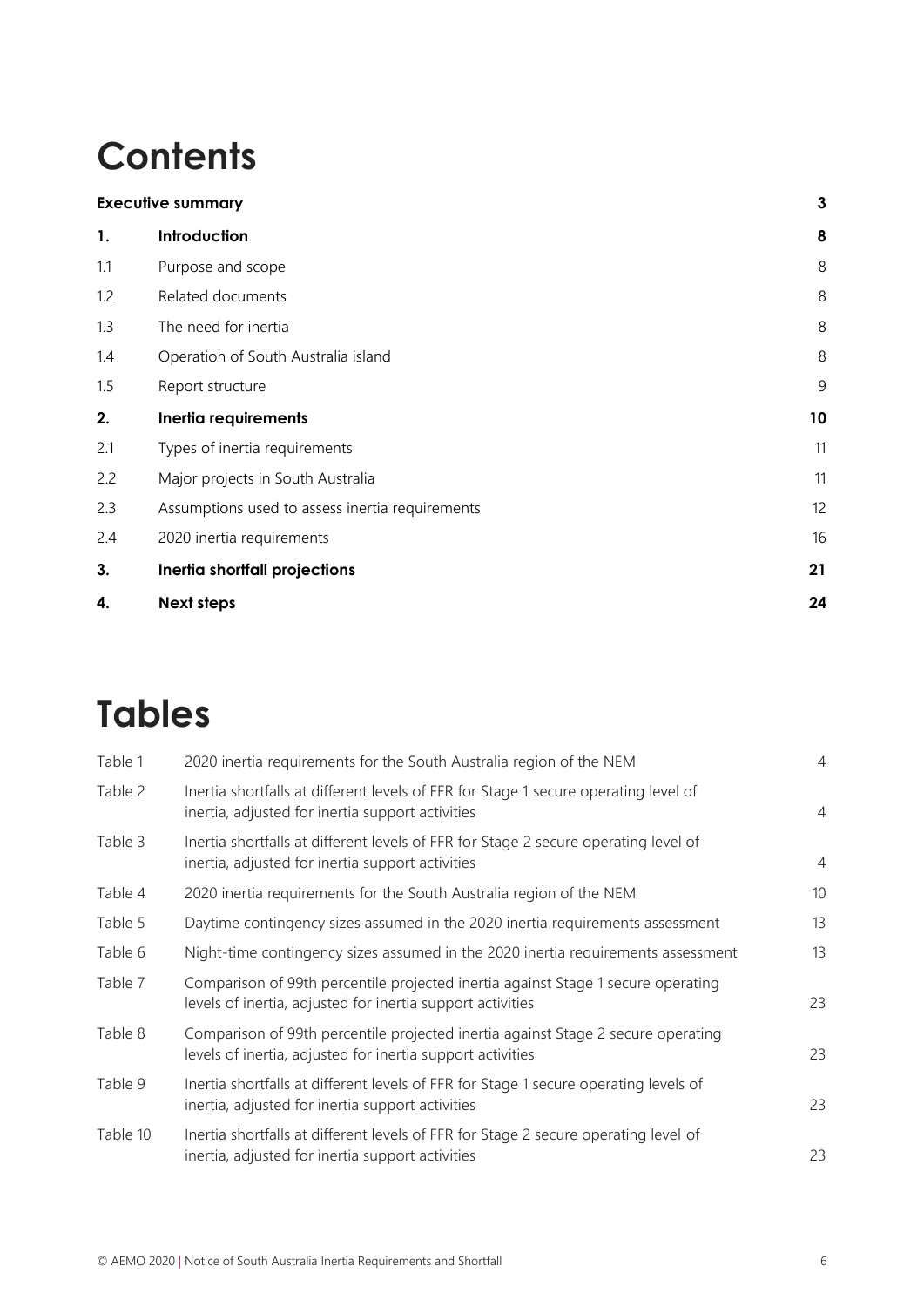# **Figures**

| Figure 1 | Projected amount of net PV load trip during a high PV period for a credible<br>contingency that also trips a synchronous generating unit in the Adelaide metro<br>area | 14 |
|----------|------------------------------------------------------------------------------------------------------------------------------------------------------------------------|----|
| Figure 2 | South Australia secure operating levels of inertia adjusted for inertia support<br>activities, pre synchronous condensers                                              | 17 |
| Figure 3 | South Australia secure operating level of inertia adjusted for inertia support<br>activities, with four synchronous condensers with flywheels                          | 18 |
| Figure 4 | Relationship between contingency size and FFR requirements when 6,300 MWs<br>synchronous inertia online                                                                | 19 |
| Figure 5 | Estimated FFR requirements when 6,300 MWs of synchronous inertia online<br>assuming 65 MW synchronous generating unit trip $+$ a range of net PV and load<br>trip      | 20 |
| Figure 6 | Projected inertia in the South Australia region                                                                                                                        | 21 |
|          |                                                                                                                                                                        |    |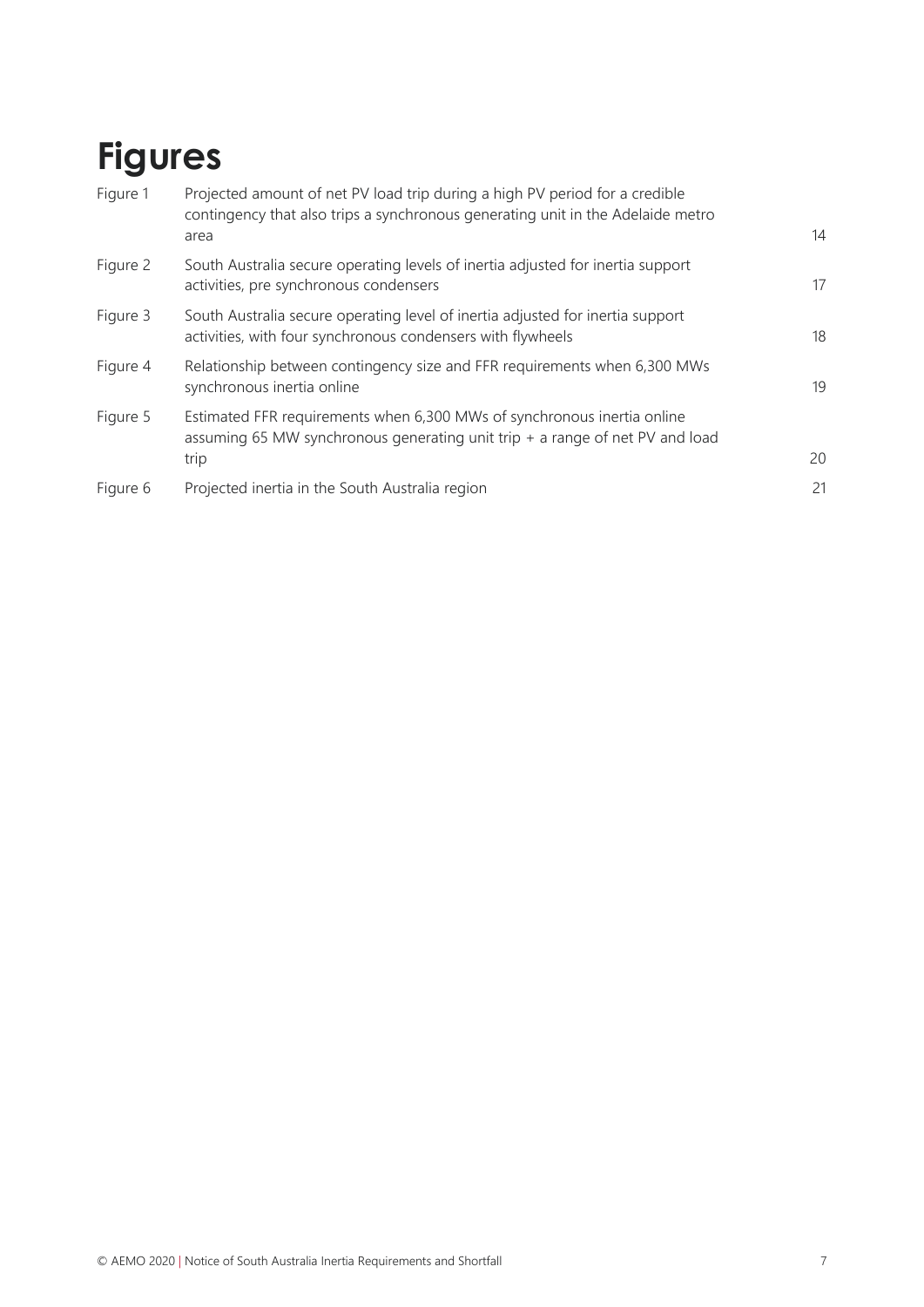# <span id="page-7-0"></span>**1. Introduction**

# <span id="page-7-1"></span>1.1 Purpose and scope

This document provides updated inertia requirements and shortfalls for the South Australia region of the National Electricity Market (NEM). AEMO publishes this document under clauses 5.20B.2 and 5.20B.3 of the National Electricity Rules (NER).

# <span id="page-7-2"></span>1.2 Related documents

AEMO published its Inertia Requirements Methodology and the initial inertia requirements for each region of the NEM in July 2018<sup>5</sup>. The 2018 inertia requirements considered the state of the power system at the time of publication and were not forward-looking.

AEMO subsequently declared an inertia shortfall in South Australia in December 2018, in its 2018 National Transmission Network Development Plan (NTNDP)<sup>6</sup>.

ElectraNet is installing four synchronous condensers to meet a system strength (fault level) shortfall in South Australia that AEMO declared in an October 2017 update to its 2016 NTNDP<sup>7</sup>, and the synchronous condensers will also be fitted with flywheels in order to provide inertia network services.

# <span id="page-7-3"></span>1.3 The need for inertia

Inertia is a fundamental property of the interconnected power system that gives stability to power system frequency, especially following a contingency event that affects the supply-demand balance.

In a power system, inertia and frequency deviations are closely related. Power systems with high inertia can resist larger changes in frequency arising from a contingency event leading to an imbalance in supply and demand. Conversely, lower levels of inertia may increase the susceptibility of the power system to rapid changes in frequency.

Synchronous machines, including synchronous condensers fitted with flywheels, inherently contribute to total system inertia. Where suitably designed, non-synchronous generation technology can provide a fast frequency response (FFR) that can reduce the need for inertia. AEMO's Inertia Requirements Methodology published in 2018 explains that available FFR in a region can reduce the inertia requirements<sup>8</sup>. This 2020 Inertia Report accounts for the existing FFR available to support the South Australian network, and specifically considers how additional FFR capability can reduce inertia requirements for the region.

# <span id="page-7-4"></span>1.4 Operation of South Australia island

When operating as an island, South Australia has to source all its system security needs locally, including voltage control, system strength, inertia, and frequency control. Of these, system strength and voltage control are location-specific, whereas inertia and frequency control can be sourced from anywhere within the islanded system.

<sup>5</sup> AEMO, Inertia Requirements Methodology Inertia Requirements and Shortfalls, July 2018, a[t https://www.aemo.com.au/-/media/files/electricity/nem/](https://www.aemo.com.au/-/media/files/electricity/nem/security_and_reliability/system-security-market-frameworks-review/2018/inertia_requirements_methodology_published.pdf) [security\\_and\\_reliability/system-security-market-frameworks-review/2018/inertia\\_requirements\\_methodology\\_published.pdf.](https://www.aemo.com.au/-/media/files/electricity/nem/security_and_reliability/system-security-market-frameworks-review/2018/inertia_requirements_methodology_published.pdf)

<sup>&</sup>lt;sup>6</sup> AEMO, 2018 National Transmission Network Development Plan, a[t https://aemo.com.au/-/media/files/electricity/nem/planning\\_and\\_forecasting/](https://aemo.com.au/-/media/files/electricity/nem/planning_and_forecasting/ntndp/2018/2018-ntndp.pdf) [ntndp/2018/2018-ntndp.pdf.](https://aemo.com.au/-/media/files/electricity/nem/planning_and_forecasting/ntndp/2018/2018-ntndp.pdf)

<sup>&</sup>lt;sup>7</sup> AEMO, Second Update to the 2016 National Transmission Network Development Plan, October 2017, at [https://aemo.com.au/-/media/files/electricity/](https://aemo.com.au/-/media/files/electricity/nem/planning_and_forecasting/ntndp/2017/second_update_to_the_2016_ntndp.pdf?la=en&hash=A9EE910B7DA3C1D88927871630C02B48) [nem/planning\\_and\\_forecasting/ntndp/2017/second\\_update\\_to\\_the\\_2016\\_ntndp.pdf?la=en&hash=A9EE910B7DA3C1D88927871630C02B48.](https://aemo.com.au/-/media/files/electricity/nem/planning_and_forecasting/ntndp/2017/second_update_to_the_2016_ntndp.pdf?la=en&hash=A9EE910B7DA3C1D88927871630C02B48)

<sup>8</sup> AEMO, Inertia Requirements Methodology and 2018 Inertia Requirements and Shortfalls, Appendix G, at [https://www.aemo.com.au/-/media/files/](https://www.aemo.com.au/-/media/files/electricity/nem/security_and_reliability/system-security-market-frameworks-review/2018/inertia_requirements_methodology_published.pdf) [electricity/nem/security\\_and\\_reliability/system-security-market-frameworks-review/2018/inertia\\_requirements\\_methodology\\_published.pdf.](https://www.aemo.com.au/-/media/files/electricity/nem/security_and_reliability/system-security-market-frameworks-review/2018/inertia_requirements_methodology_published.pdf)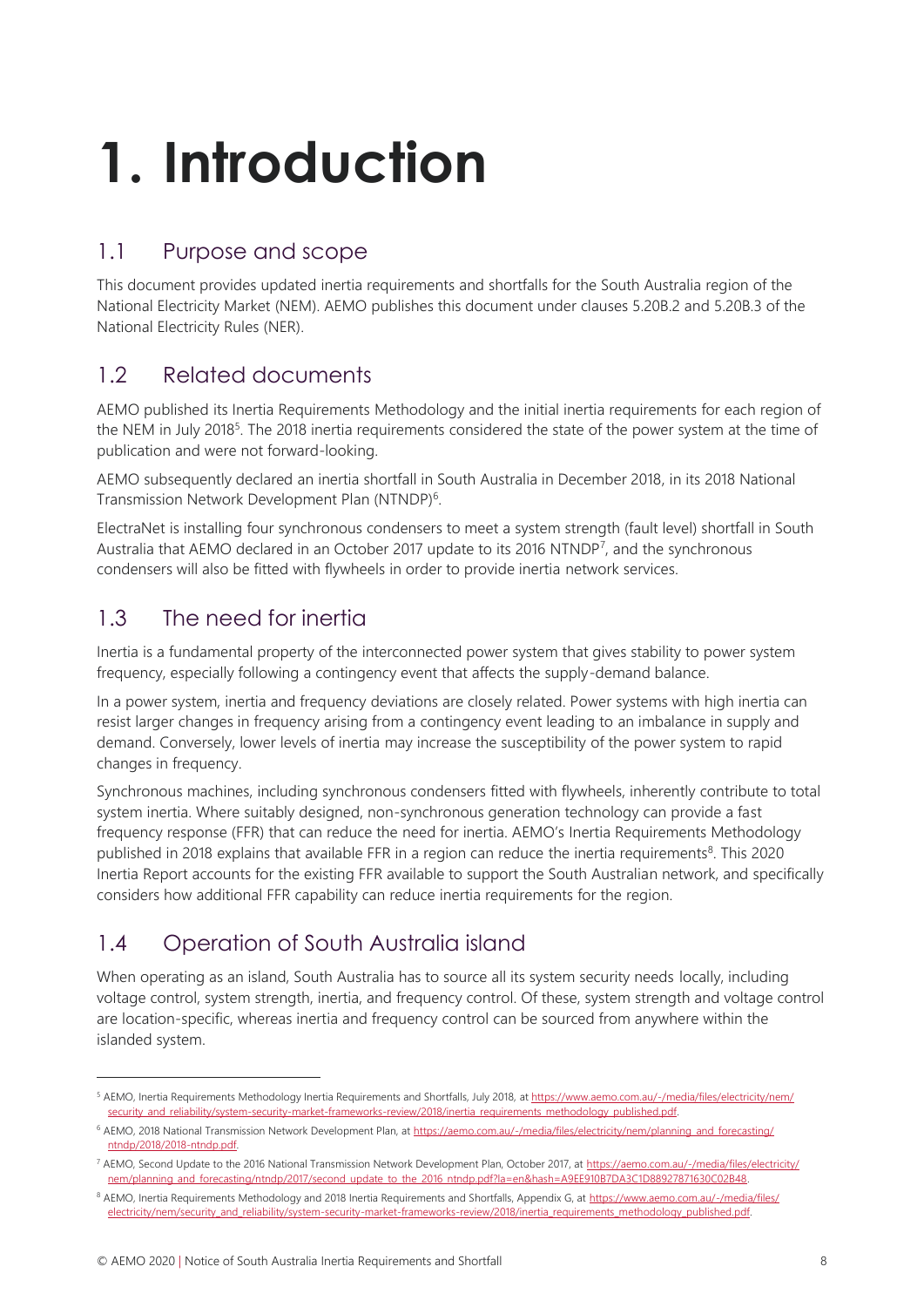Until recently, synchronous generation has been the key source of frequency control, but grid-scale battery energy storage systems are now being increasingly used for this purpose.

Batteries can provide an FFR service that responds to frequency change several times faster than synchronous generation. On the other hand, the physical inertia provided by a synchronous machine arrests the rate of change of frequency (RoCoF) immediately following a contingency event.

The capabilities provided by synchronous generation and batteries (or other FFR providers) therefore complement each other, collectively assisting to maintain the frequency within the required bands during islanding conditions. AEMO's studies have indicated the need for both synchronous generation and FFR during islanding conditions, as reflected in its current operational practices (for example, when operating South Australia as an extended island between 31 January and 17 February 2020<sup>9</sup>).

To maximise the capability of batteries in responding to frequency disturbances, a battery would need to maintain sufficient state-of-charge and be curtailed in readiness to provide full frequency response following load or generation loss.

Some modern wind and solar farms are capable of providing similar response if they are pre-curtailed under islanding conditions to provide both active power raise and lower services.

# <span id="page-8-0"></span>1.5 Report structure

In this report, Section 2 provides the updated South Australia inertia requirements for 2020-21 and 2021-22, Section 3 provides AEMO's assessment of inertia shortfalls in South Australia within the period, and Section 4 covers next steps.

<sup>9</sup> AEMO. Preliminary Report – Victoria and South Australia Separation Event, 31 January 2020, a[t https://aemo.com.au/-/media/files/electricity/nem/](https://aemo.com.au/-/media/files/electricity/nem/‌market_notices_and_events/power_system_incident_reports/2020/preliminary-report-31-jan-2020.pdf) market\_notices\_and\_events/power\_system\_incident\_reports/2020/preliminary-report-31-jan-2020.pdf.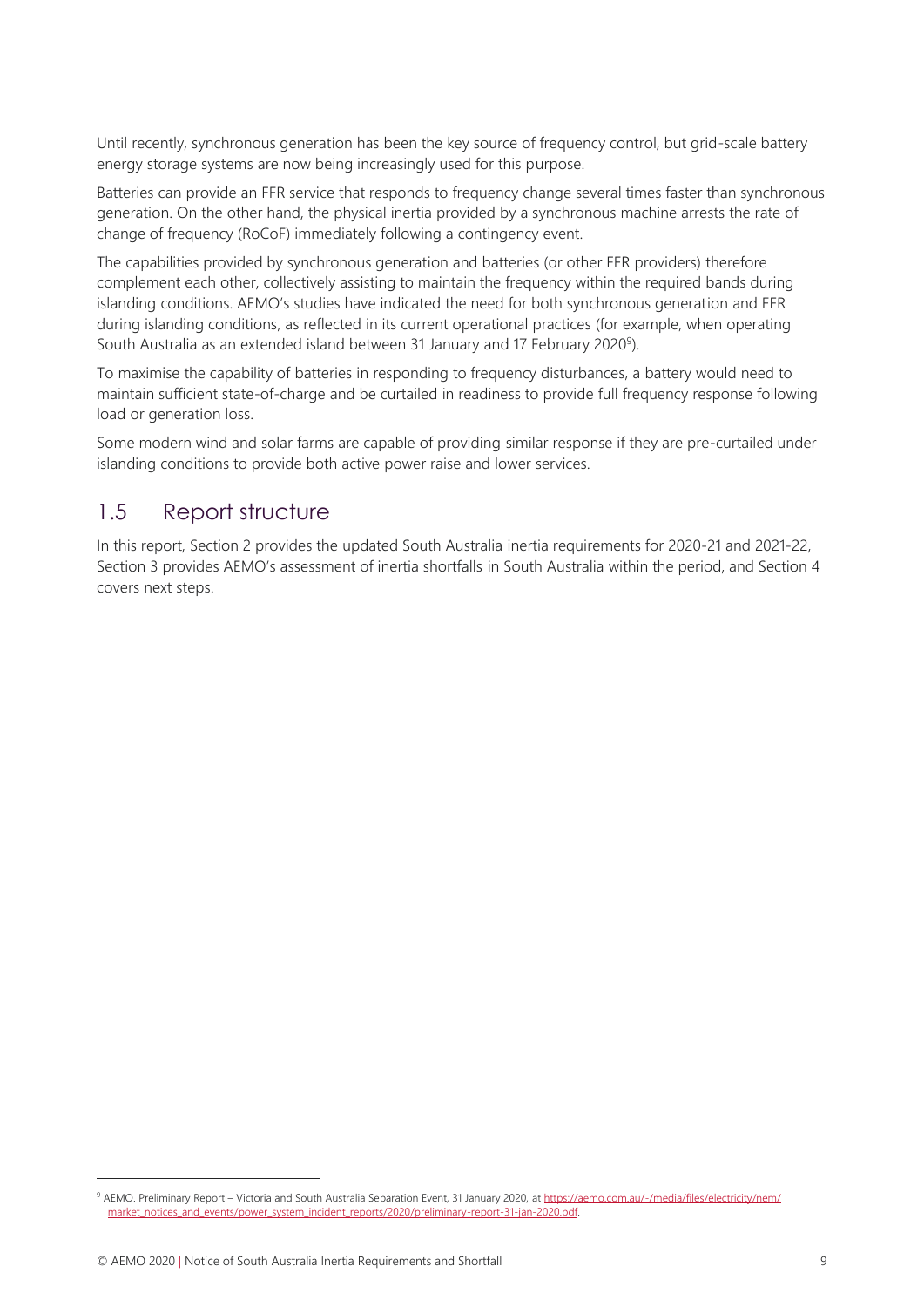# <span id="page-9-0"></span>**2. Inertia requirements**

AEMO has applied the Inertia Requirements Methodology<sup>10</sup> to determine the updated inertia requirements for the South Australia region. The updated requirements reflect findings from the South Australia islanding events in early 2020<sup>11</sup>, anticipated levels of embedded generation, and the implications of declining minimum demand in the region<sup>12</sup>.

Table 4 summarises the 2020 inertia requirements and compares them to the 2018 requirements. While the minimum threshold level of inertia remains at 4,400 megawatt-seconds (MWs), the secure operating level of inertia requirement has changed. In current and forecast power system conditions, without more FFR, the inertia required to operate South Australia securely as an island would exceed 7,605 MWs in 2020-21 and 14,390 MWs in 2021-22. Installing the quantity of synchronous machines needed within South Australia to meet this requirement is not feasible.

Recognising practical, technical, and economic realities, AEMO has therefore determined the secure operating level of inertia for South Australia based on an assumption that the Inertia Service Provider will undertake inertia support activities involving provision of some level of FFR, or equivalent amounts of additional FFR will be made available for network support on a basis that enables AEMO to determine a reduced inertia shortfall. For transparency, in this report, the requirement is expressed as a combination of synchronous inertia and FFR. The possible operating points span a number of combinations of MWs of synchronous inertia paired with MW of FFR.

| <b>Requirement specifics</b>                                                                             | 2018 inertia requirements |                        | 2020 inertia requirements                                                |       |  |  |
|----------------------------------------------------------------------------------------------------------|---------------------------|------------------------|--------------------------------------------------------------------------|-------|--|--|
| Secure (MWs)<br>Minimum (MWs)<br>FFR)                                                                    |                           | Secure (MWs, and MW of | Minimum (MWs)                                                            |       |  |  |
| Stage 1. Current period<br>with no synchronous<br>condensers in South<br>Australia                       | 6,000                     | 4,400                  | Combination of synchronous<br>inertia and FFR shown in<br>Figure $2A$ .  | 4,400 |  |  |
| Stage 2. After four<br>synchronous condensers<br>are installed in South<br><b>Australia</b> <sup>B</sup> |                           |                        | Combination of synchronous<br>inertia and FFR shown in<br>Figure $3^8$ . | 4,400 |  |  |

#### <span id="page-9-1"></span>**Table 4 2020 inertia requirements for the South Australia region of the NEM**

A.The amount of FFR required is in addition to the minimum synchronous inertia level requirement and can be partially substituted with additional inertial services from synchronous generating units.

B.ElectraNet expects to complete installation of the synchronous condensers (fitted with flywheels) in the first half of 2021.

Section 2.1 notes the types of inertia requirements, Section 2.2 describes the current South Australia situation, and Section 2.3 notes the assumptions applied when assessing the 2020 requirements.

The 2020 requirements are provided in Section 2.4.2 for the period before the synchronous condensers are installed, and in Section 2.4.3 for the period after they are installed.

<sup>&</sup>lt;sup>10</sup> AEMO, Inertia Requirements Methodology Inertia Requirements and Shortfalls, July 2018, a[t https://www.aemo.com.au/-/media/Files/Electricity/NEM/](https://www.aemo.com.au/-/media/Files/Electricity/NEM/Security_and_Reliability/System-Security-Market-Frameworks-Review/2018/Inertia_Requirements_Methodology_PUBLISHED.pdf) [Security\\_and\\_Reliability/System-Security-Market-Frameworks-Review/2018/Inertia\\_Requirements\\_Methodology\\_PUBLISHED.pdf.](https://www.aemo.com.au/-/media/Files/Electricity/NEM/Security_and_Reliability/System-Security-Market-Frameworks-Review/2018/Inertia_Requirements_Methodology_PUBLISHED.pdf)

<sup>&</sup>lt;sup>11</sup> AEMO, Preliminary Report – Victoria and South Australia Separation Event 31 January 2020, April 2020, a[t https://aemo.com.au/-/media/files/electricity/](https://aemo.com.au/-/media/files/electricity/nem/market_notices_and_events/power_system_incident_reports/2020/preliminary-report-31-jan-2020.pdf?la=en) [nem/market\\_notices\\_and\\_events/power\\_system\\_incident\\_reports/2020/preliminary-report-31-jan-2020.pdf?la=en.](https://aemo.com.au/-/media/files/electricity/nem/market_notices_and_events/power_system_incident_reports/2020/preliminary-report-31-jan-2020.pdf?la=en) Also South Australia islanded via a credible contingency on 2 March 2020; see Market Notice 74613, a[t https://aemo.com.au/en/market-notices?marketNotice](https://aemo.com.au/en/market-notices?marketNoticeQuery=74613&marketNoticeFacets=) Query=74613&marketNoticeFacets=.

<sup>&</sup>lt;sup>12</sup> AEMO, Renewable Integration Study Stage1 Appendix A: High Penetrations of Distributed Solar PV, p36, April 2020, a[t https://aemo.com.au/-/media/](https://aemo.com.au/-/media/files/major-publications/ris/2020/ris-stage-1-appendix-a.pdf?la=en) [files/major-publications/ris/2020/ris-stage-1-appendix-a.pdf?la=en.](https://aemo.com.au/-/media/files/major-publications/ris/2020/ris-stage-1-appendix-a.pdf?la=en)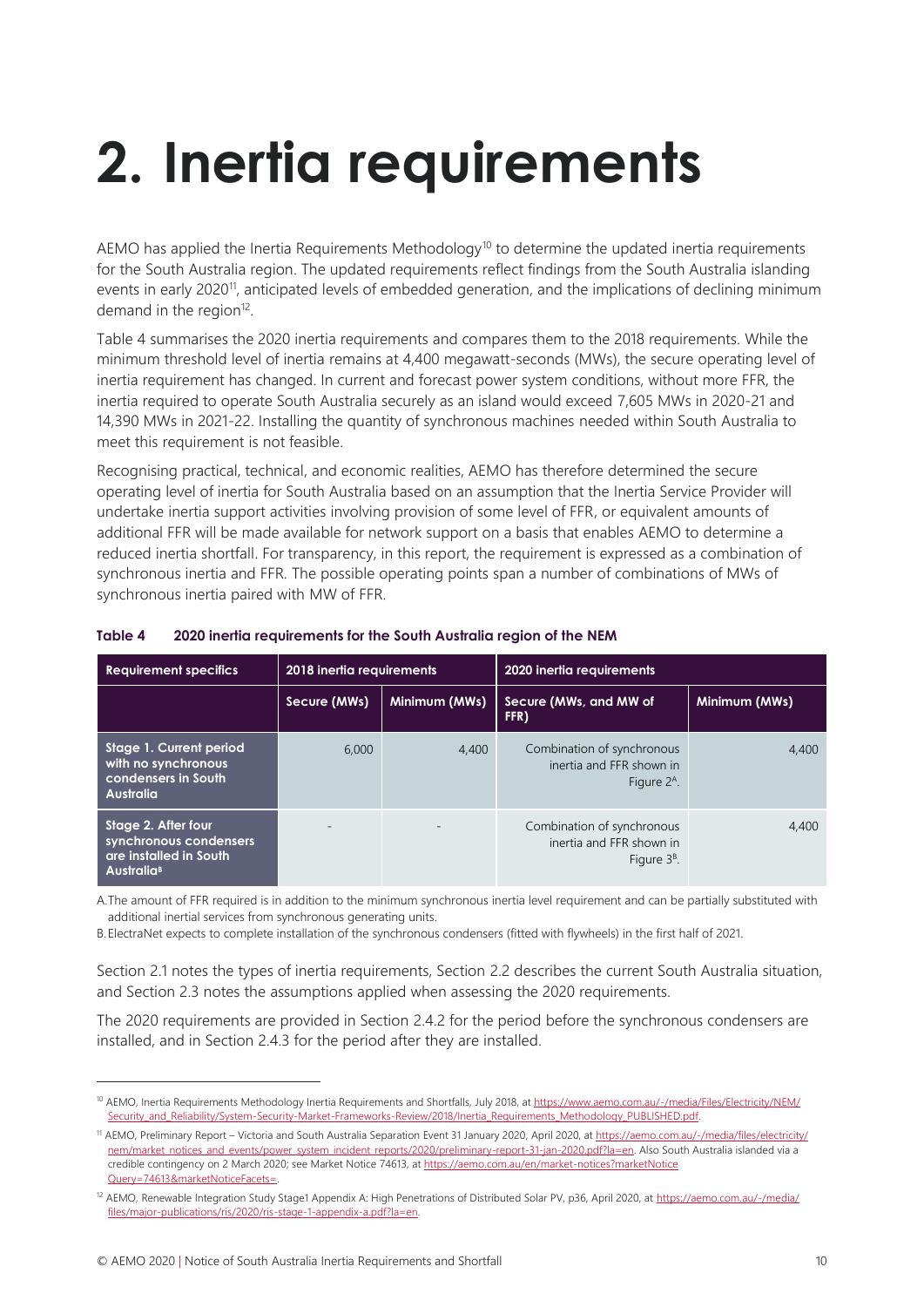# <span id="page-10-0"></span>2.1 Types of inertia requirements

The inertia requirements determined by AEMO must include two different levels of inertia:

- 1. The **minimum threshold level of inertia** is the minimum level of inertia required to operate an islanded region in a satisfactory operating state.
- 2. The **secure operating level of inertia** is the minimum level of inertia required to operate the islanded region in a secure operating state.

AEMO can agree adjustments to the minimum threshold level of inertia or the secure operating level of inertia if inertia support activities (such as the provision or procurement of FFR) will result in lower levels of synchronous inertia being necessary to meet system security requirements $13$ .

# <span id="page-10-1"></span>2.2 Major projects in South Australia

Two major projects are underway or under consideration which will affect the South Australia inertia requirements or the potential for inertia shortfalls in South Australia over time.

## **Synchronous condensers with flywheels**

ElectraNet is preparing to install four synchronous condensers fitted with flywheels into the South Australia electricity transmission system, which will provide the minimum threshold level of inertia of 4,400 MWs. Two of the synchronous condensers are scheduled for installation in the second half of 2020, and the remaining two by mid-2021.

The four synchronous condensers, fitted with flywheels, were approved<sup>14</sup> to address the system strength shortfall declared in the South Australia region in 2017<sup>15</sup> as well as provide 4,400 MWs of synchronous inertia towards meeting the inertia shortfall declared for the region on 21 December 2018<sup>16</sup>.

The flywheels will increase the levels of inertia in the system but, unlike synchronous generation, synchronous condensers are not capable of providing an active power response to correct frequency deviations (which would in turn reduce the overall requirement for inertia).

## **Interconnection with New South Wales**

The proposed new transmission interconnection between the South Australia and New South Wales regions (Project EnergyConnect) is currently pending regulatory assessment as a contingent project, with possible commissioning from 2023. Inertia requirements are calculated assuming islanding is credible or has occurred, and therefore will not be affected by commissioning of Project EnergyConnect.

However, as required by the NER, AEMO must consider the inertia available in adjoining inertia sub-networks and the likelihood of islanding when assessing whether there is an inertia shortfall. The risk of South Australia islanding will be substantially reduced if a second double-circuit AC interconnector is operational. Based on expected system conditions in the next five years, it is therefore likely that no inertia shortfalls would be declared in South Australia following any commissioning of a second double circuit AC interconnector to South Australia such as Project EnergyConnect. This is because the likelihood of the South Australia region of the NEM being islanded would be significantly reduced.

The inertia requirements determined in this report cover two stages – Stage 1 is for financial year 2020-21 with no synchronous condensers installed, and Stage 2 is financial year 2021-22 after the four synchronous

<sup>&</sup>lt;sup>13</sup> Refer to NER 5.20B.5.

<sup>&</sup>lt;sup>14</sup> Australian Energy Regulator, Final Decision ElectraNet SA system strength contingent project, August 2019, a[t https://www.aer.gov.au/networks-pipelines/](https://www.aer.gov.au/networks-pipelines/determinations-access-arrangements/contingent-projects/electranet-main-grid-system-strength-contingent-project) [determinations-access-arrangements/contingent-projects/electranet-main-grid-system-strength-contingent-project](https://www.aer.gov.au/networks-pipelines/determinations-access-arrangements/contingent-projects/electranet-main-grid-system-strength-contingent-project)

<sup>15</sup> AEMO, South Australia System Strength Assessment, September 2017, a[t https://www.aemo.com.au/-/media/Files/Media\\_Centre/2017/](https://www.aemo.com.au/-/media/Files/Media_Centre/2017/South_Australia_System_Strength_Assessment.pdf) [South\\_Australia\\_System\\_Strength\\_Assessment.pdf.](https://www.aemo.com.au/-/media/Files/Media_Centre/2017/South_Australia_System_Strength_Assessment.pdf)

<sup>16</sup> AEMO, National Transmission Network Development Plan, December 2018, a[t https://aemo.com.au/-/media/files/electricity/nem/](https://aemo.com.au/-/media/files/electricity/nem/planning_and_forecasting/ntndp/2018/2018-ntndp.pdf) [planning\\_and\\_forecasting/ntndp/2018/2018-ntndp.pdf.](https://aemo.com.au/-/media/files/electricity/nem/planning_and_forecasting/ntndp/2018/2018-ntndp.pdf)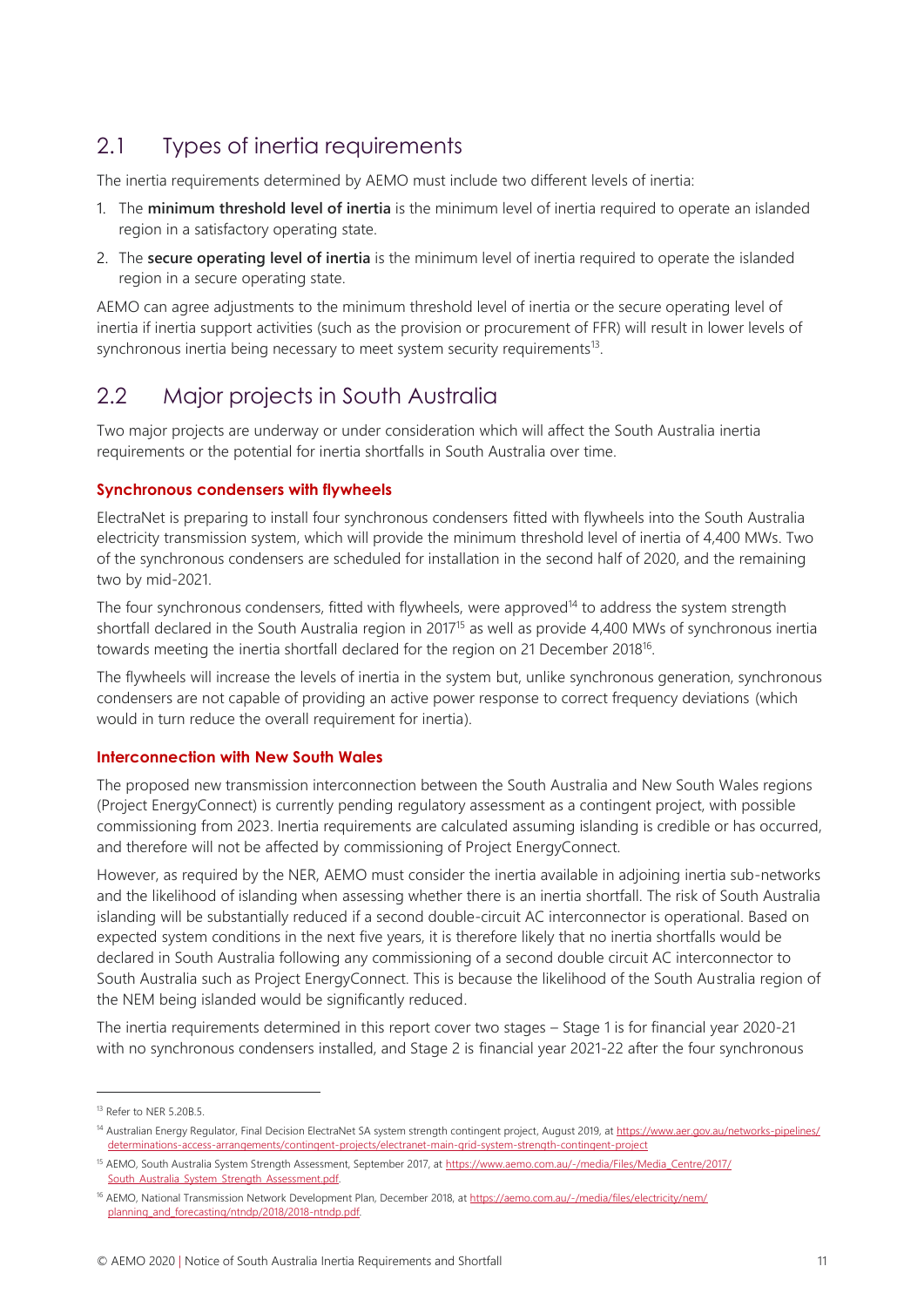condensers are installed. Inertia requirements beyond 2021-22 have not been formally determined due to uncertainty of inputs, as discussed in detail in Section 2.4.3.

# <span id="page-11-0"></span>2.3 Assumptions used to assess inertia requirements

The inertia requirements determined in this report are derived from modelling of the ability to meet the existing frequency operating standards after a large credible contingency event occurs while the South Australia region is islanded.

Section 2.3.1 notes the credible contingency event assumptions applied, and Section [2.3.2](#page-13-1) notes the treatment of the emerging role for FFR.

# 2.3.1 Credible contingency events

The credible contingency events assumed for the South Australia inertia requirements analysis have been updated since the previous assessment in 2018<sup>17</sup>.

This assessment considers a fault causing coincident tripping of net distributed photovoltaics (PV)<sup>18</sup> and load as well as trip of the largest generator in the region, during times when distributed PV output is high. The update reflects the impact that disconnection of embedded generation (particularly distributed PV) can have on the network in the daytime at times of low demand on the network.

The ability to operate the South Australian network securely is being challenged with these larger contingency sizes. As part of determining how best to address the inertia requirements in South Australia, AEMO and the relevant South Australian organisations may also consider opportunities to mitigate the size of the contingency events. AEMO and ElectraNet will also continue to analyse the appropriate maximum contingency sizes that can be expected and should be planned for<sup>19</sup>.

### **Contingencies studied to determine secure operating level of inertia adjusted for inertia support activities**

Table 5 and Table 6 show the critical contingency events accounted for in determining the 2020 South Australia inertia requirements and shortfall declaration. The most onerous credible contingency during daylight hours is a fault causing disconnection of a synchronous generating unit in Adelaide metropolitan area (metro) and coincident tripping of distributed PV<sup>20</sup> and metro loads. More distributed PV than load trips, causing a net increase in the total loss of generation for the contingency event. Studies assumed all synchronous generating units are dispatched approximately 20 MW above their minimum load requirements, such that they can provide both raise and lower frequency response.

<sup>17</sup> AEMO, Inertia Requirements Methodology Inertia Requirements and Shortfalls, July 2018, a[t https://www.aemo.com.au/-/media/Files/Electricity/NEM/](https://www.aemo.com.au/-/media/Files/Electricity/NEM/Security_and_Reliability/System-Security-Market-Frameworks-Review/2018/Inertia_Requirements_Methodology_PUBLISHED.pdf) [Security\\_and\\_Reliability/System-Security-Market-Frameworks-Review/2018/Inertia\\_Requirements\\_Methodology\\_PUBLISHED.pdf.](https://www.aemo.com.au/-/media/Files/Electricity/NEM/Security_and_Reliability/System-Security-Market-Frameworks-Review/2018/Inertia_Requirements_Methodology_PUBLISHED.pdf)

<sup>&</sup>lt;sup>18</sup> The term 'net distributed PV and load' is used to refer to the net impact seen by the grid from PV systems and loads behind the meter.

<sup>&</sup>lt;sup>19</sup> AEMO, Renewable Integration Study Stage1 Appendix A: High Penetrations of Distributed Solar PV, p36, April 2020, a[t https://aemo.com.au/-/media/files/](https://aemo.com.au/-/media/files/major-publications/ris/2020/ris-stage-1-appendix-a.pdf?la=en) [major-publications/ris/2020/ris-stage-1-appendix-a.pdf?la=en.](https://aemo.com.au/-/media/files/major-publications/ris/2020/ris-stage-1-appendix-a.pdf?la=en)

<sup>&</sup>lt;sup>20</sup> "Distributed PV" includes all grid-connected solar installations that are not part of central dispatch. This includes "Rooftop PV" defined as systems up to 100 kW in size, and "PV non-scheduled generators" defined as systems between 100 kW and 30 MW.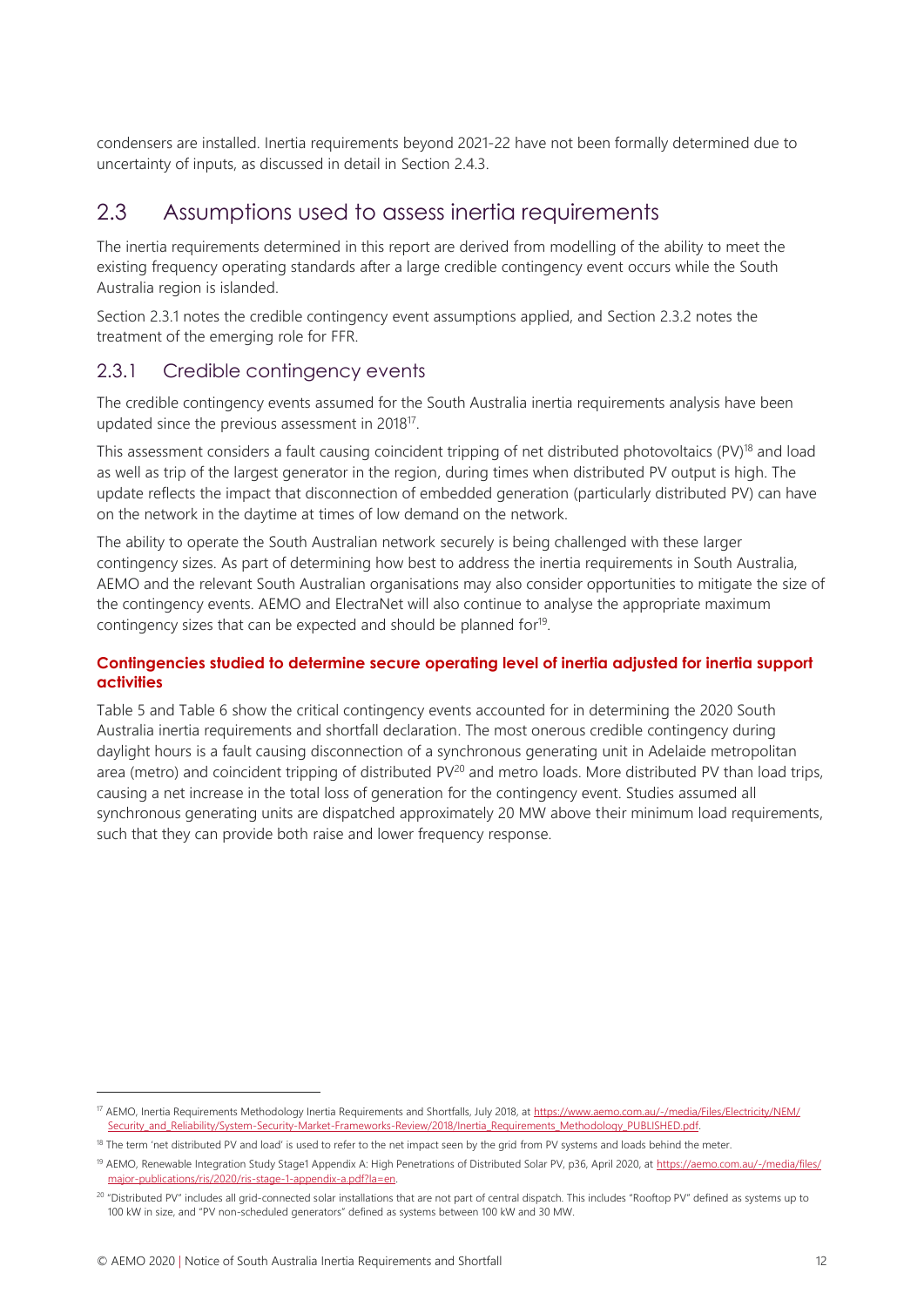#### <span id="page-12-0"></span>**Table 5 Daytime contingency sizes assumed in the 2020 inertia requirements assessment**

| Stage                                                                          | Synchronous generator (MW) | Net PV - load<br>disconnection (MW) | Total (MW) |
|--------------------------------------------------------------------------------|----------------------------|-------------------------------------|------------|
| Stage 1. Current period with no<br>synchronous condensers in South Australia   | 65 <sup>A</sup>            | 100 <sup>B</sup>                    | 165        |
| Stage 2. After four synchronous condensers<br>are installed in South Australia | 65 <sup>A</sup>            | 150 <sup>B</sup>                    | 215        |

A. Trip of a Torrens Island B unit, generating approximately 20 MW above minimum operating level, to minimise contingency size while having 20 MW of lower frequency control ancillary services (FCAS) available.

B. Amount of distributed PV minus distributed load assumed to trip due to the fault that trips the synchronous generator.

#### <span id="page-12-1"></span>**Table 6 Night-time contingency sizes assumed in the 2020 inertia requirements assessment**

| Stage                                                                       | Industrial load (MW) |
|-----------------------------------------------------------------------------|----------------------|
| Stage 1. Current period with no synchronous condensers in South Australia   | 150                  |
| Stage 2. After four synchronous condensers are installed in South Australia | 150 <sup>°</sup>     |

### **Synchronous generating unit tripping**

In the 2018 assessment, a trip of Pelican Point was modelled to determine South Australia inertia requirements<sup>21</sup>. In the 2020 assessment, a Torrens Island B unit generating 65 MW was chosen as the synchronous generating unit contingency, for the following reasons:

- 1. Pelican Point has the highest inertia in South Australia and a high minimum operating point, so it would be the most onerous contingency. However, as Torrens Island B units have much lower minimum operating point, they are more likely to be online during time of low demand/high PV output when SA is islanded.
- 2. A 65 MW operating point, approximately 20 MW above the Torrens B minimum operating level, was modelled. During periods where South Australia is islanded, the units remaining online will be required to maintain headroom to provide, or support via direction, contingency FCAS.
- 3. A disconnection of other generating units/generating systems outside the metro area will cause a substantially smaller disconnection of distributed PV, and a smaller overall contingency size than the loss of a Torrens Island B unit combined with net PV disconnection.

### **Coincident distributed PV tripping**

Through power system modelling and monitoring, AEMO has demonstrated that large amounts of distributed PV can disconnect following a credible fault that also disconnects a large synchronous generator. As distributed PV penetration continues to increase, the size of this contingency will grow. Beyond 2022, the growth is expected to continue at a slower rate, assuming the application of improved voltage ride-through compliance testing, and a proposed changes to the existing standard (AS/NZS 4777), over the coming years.

Figure 1 shows AEMO's projections of net distributed PV and load that could trip in South Australia during a high distributed PV output period. These have been calculated across the five 2020 Integrated System Plan  $(ISP)$  scenarios<sup>22</sup> and include error margins to account for the uncertainty in the modelling. In the inertia requirements assessment, AEMO assumed a 100 MW net PV load trip in 2020 and 150 MW in 2021, which fall within the range of projections.

<sup>&</sup>lt;sup>21</sup> AEMO, Inertia Requirements Methodology Inertia Requirements and Shortfalls, July 2018, p31, at [https://www.aemo.com.au/-/media/Files/Electricity/NEM/](https://www.aemo.com.au/-/media/Files/Electricity/NEM/Security_and_Reliability/System-Security-Market-Frameworks-Review/2018/Inertia_Requirements_Methodology_PUBLISHED.pdf) [Security\\_and\\_Reliability/System-Security-Market-Frameworks-Review/2018/Inertia\\_Requirements\\_Methodology\\_PUBLISHED.pdf.](https://www.aemo.com.au/-/media/Files/Electricity/NEM/Security_and_Reliability/System-Security-Market-Frameworks-Review/2018/Inertia_Requirements_Methodology_PUBLISHED.pdf)

<sup>&</sup>lt;sup>22</sup> Se[e https://aemo.com.au/energy-systems/major-publications/integrated-system-plan-isp/2020-integrated-system-plan-isp.](https://aemo.com.au/energy-systems/major-publications/integrated-system-plan-isp/2020-integrated-system-plan-isp)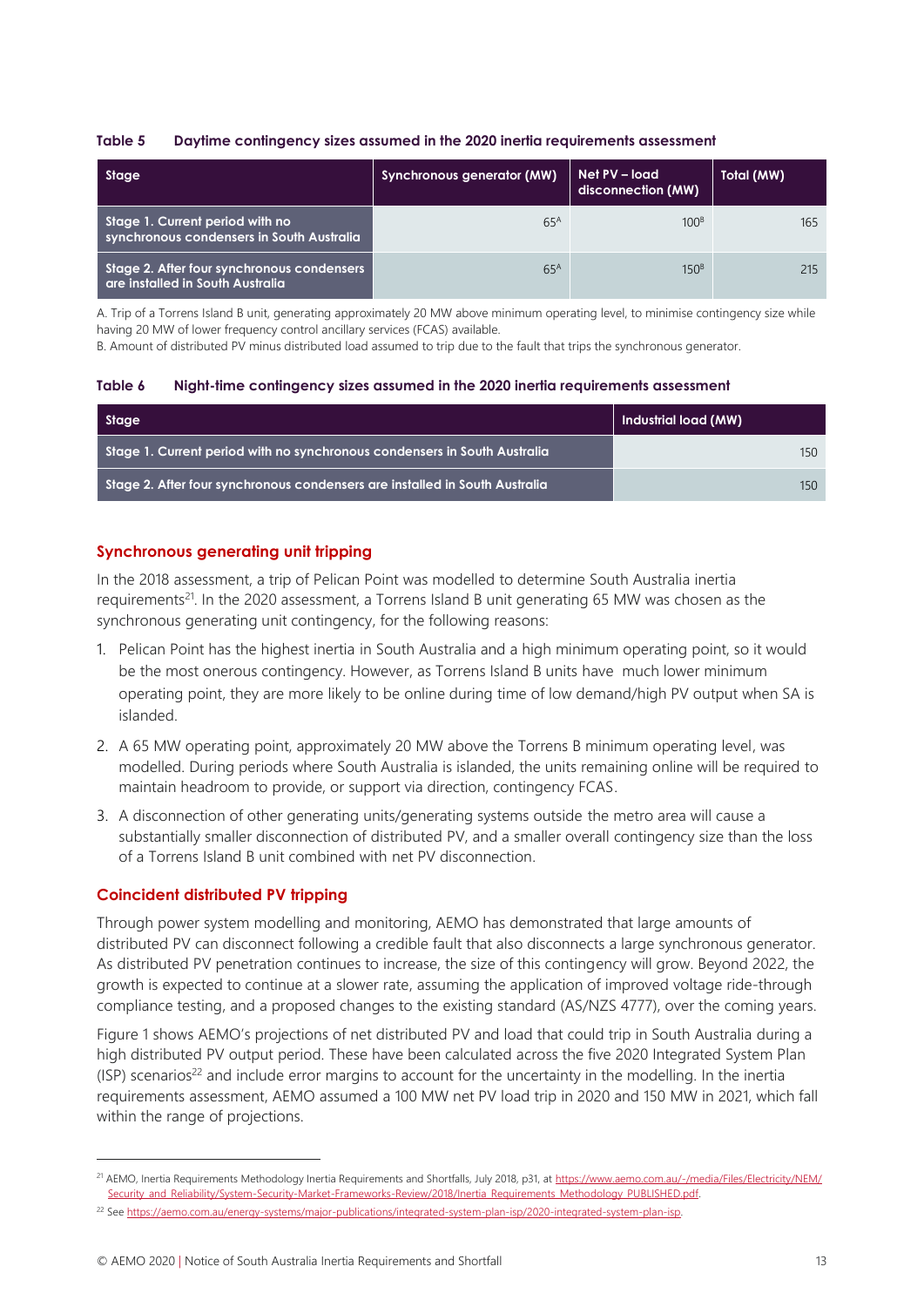

#### <span id="page-13-0"></span>**Figure 1 Projected amount of net PV load trip during a high PV period for a credible contingency that also trips a synchronous generating unit in the Adelaide metro area**

Therefore, the studied contingencies constitute the largest uncontrolled loss of generation in the South Australian power system, during periods when a moderate net PV load trip is credible and taking account of AEMO's ability to redispatch to minimise contingency size.

Larger contingencies are possible. It may not always be possible to minimise the synchronous generator contingency size. For example, it may be necessary to generate at higher levels to meet demand. Also, larger levels of net PV load trip are possible. In this situation, even if the inertia shortfall is met, the frequency operating standard (FOS) would not be achieved following the contingency.

Accordingly, AEMO wishes to be very clear that providing the inertia and FFR needed to reach the secure operating level of inertia will not ensure system security at all times and in all power system conditions.

# <span id="page-13-1"></span>2.3.2 Role of fast frequency response

In this 2020 assessment, for practical, technical, and economic reasons, AEMO has expressed the secure operating level of inertia for South Australia with assumed levels of additional FFR. This recognises the demonstrated<sup>23</sup> benefits of FFR in ensuring secure operation of the system and significantly reducing the inertia requirement.

An increasing amount of inverter-based distributed energy resources, such as rooftop solar systems, are affecting the scale and frequency of minimum demand conditions on the network. The current inability of these embedded resources to ride through network faults can lead to challenges in maintaining system security. In addition, the practices used to operate large-scale synchronous generators are changing.

<sup>&</sup>lt;sup>23</sup> AEMO, Preliminary Report non-credible separation event South Australia – Victoria on 16 November 2019, a[t https://www.aemo.com.au/-/media/files/](https://www.aemo.com.au/-/media/files/electricity/nem/market_notices_and_events/power_system_incident_reports/2019/preliminary-incident-report---16-november-2019---sa---vic-separation.pdf?la=en&hash=F26C20C49BD51164AE700A30F696A511) [electricity/nem/market\\_notices\\_and\\_events/power\\_system\\_incident\\_reports/2019/preliminary-incident-report---16-november-2019---sa---vic](https://www.aemo.com.au/-/media/files/electricity/nem/market_notices_and_events/power_system_incident_reports/2019/preliminary-incident-report---16-november-2019---sa---vic-separation.pdf?la=en&hash=F26C20C49BD51164AE700A30F696A511)separation.pdf?la=en&hash=F26C20C49BD51164AE700A30F696A511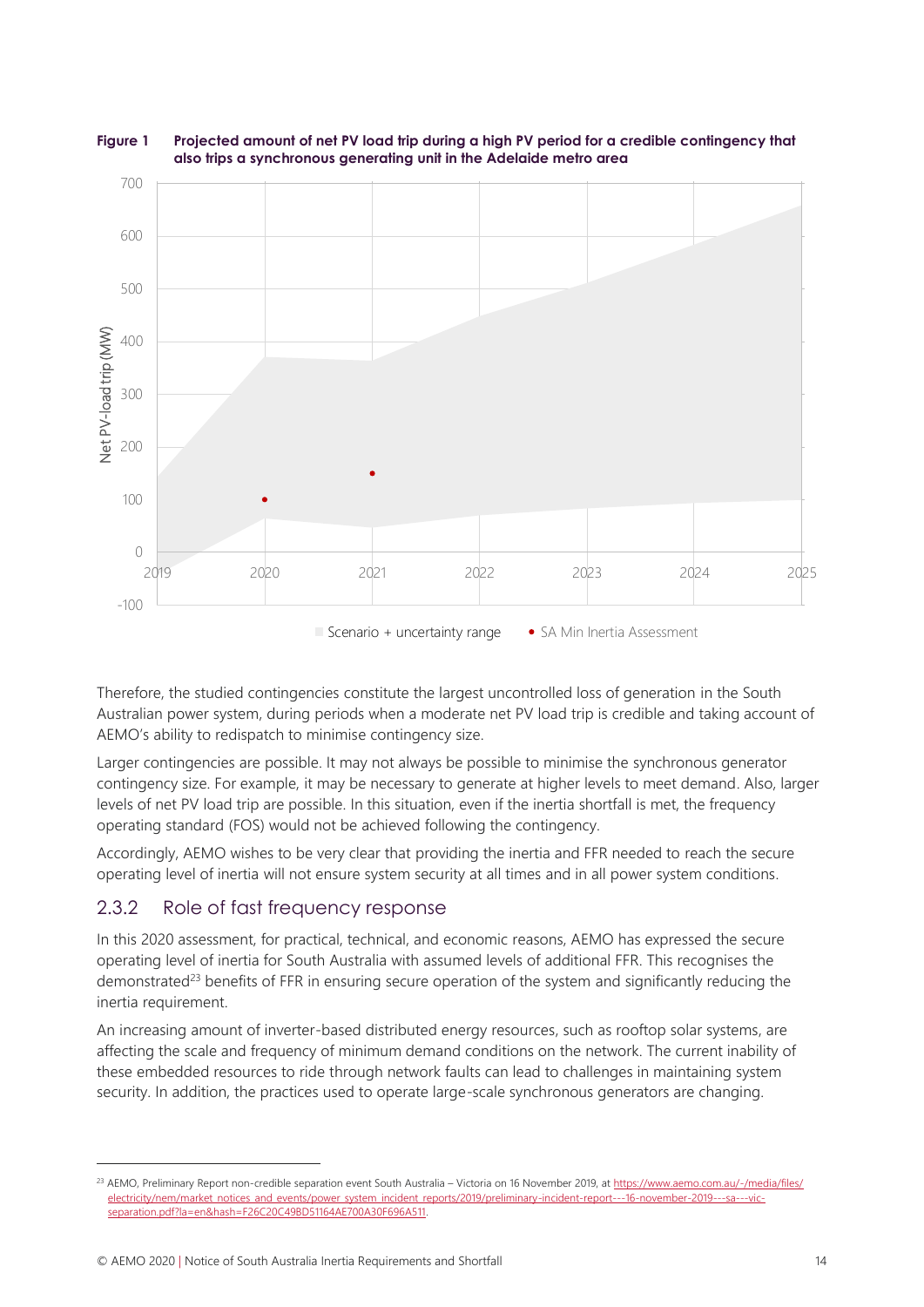These changes have interrelated impacts on system security. For example, during islanded conditions, lower midday demand also has the impact of reducing the amount of synchronous generation online. As a result, the available inertia and frequency control services to support the system are reduced.

Batteries can provide an FFR service that responds to frequency change several times faster than synchronous generation. Some modern wind and solar farms are capable of providing similar response if they are precurtailed under islanding conditions to provide both active power raise and lower services.

In the existing network, FFR is already crucial in ensuring secure operation of the South Australia region when islanded. The South Australian government has procured 70 MW of FFR to be available to assist in maintaining system security, and this is accounted for in AEMO's assessment of the inertia requirements.

AEMO considers that there is an emerging need for FFR distinct from synchronous inertia services. Although synchronous inertia services can assist in addressing some of these issues as they are emerging, some form of fast active power response, such as FFR, is also needed. This became evident during the recent prolonged operation of the South Australia region as an island, when utility-scale batteries were dispatched to provide frequency control to maintain system security $24$ .

A requirement for FFR to replace purely synchronous inertia is expected to become an important consideration in determining requirements for securing the system going forward, including inertia requirements. This report incorporates analysis of these issues, and this is a continuing area of investigation for AEMO.

# 2.3.3 Updated operational assumptions

The 2020 assessment includes updated assumptions based on recent experience from operating the South Australia region as an island, including:

- Modelling a range of utility-scale batteries' capacities as available for fast frequency response, when the South Australia region is islanded. In the Stage 1 assessment, different proportions of existing battery capacity are modelled as available, up to the full capacity of all batteries. In the Stage 2 assessment, different proportions of existing battery capacity plus the 50 MW Hornsdale Power Reserve Expansion capacity are modelled as available, up to the full capacity of all batteries.
- Updated assumptions about generating units' governors restricted to a response of not more than 20 MW of frequency response per contingency event.
- Reduced 'load relief' assumptions after the occurrence of a contingency event, to reflect the changing behaviour of loads in response to contingencies with the increasing penetration of power electronics-based equipment<sup>25</sup>.

These assumptions are consistent with the current status of the South Australian network. In June 2020, new obligations for generators to provide primary frequency response were included in the NER<sup>26</sup>. These capabilities are expected to be progressively enabled in tranches across all technically capable generating systems. These obligations will require generators to provide frequency response with a narrow deadband, and to disable any control features that act to suppress a generating unit's active power response to a frequency disturbance within the range that the plant is capable of safely and stably responding (for example to cap response to a certain MW level). However, they do not oblige a generator to reserve headroom (or 'foot room') to provide a frequency response. Reservation of the capacity to respond to contingencies will continue to be purchased via the FCAS market.

<sup>&</sup>lt;sup>24</sup> AEMO, Preliminary Report – Victoria and South Australia Separation Event 31 January 2020, a[t https://aemo.com.au/-/media/files/electricity/nem/](https://aemo.com.au/-/media/files/electricity/nem/market_notices_and_events/power_system_incident_reports/2020/preliminary-report-31-jan-2020.pdf?la=en) [market\\_notices\\_and\\_events/power\\_system\\_incident\\_reports/2020/preliminary-report-31-jan-2020.pdf?la=en.](https://aemo.com.au/-/media/files/electricity/nem/market_notices_and_events/power_system_incident_reports/2020/preliminary-report-31-jan-2020.pdf?la=en)

<sup>&</sup>lt;sup>25</sup> AEMO, Review of NEM load relief November 2019 Update, at: [https://aemo.com.au/-/media/files/electricity/nem/security\\_and\\_reliability/ancillary\\_services/](https://aemo.com.au/-/media/files/electricity/nem/security_and_reliability/ancillary_services/2019/update-on-contingency-fcas-nov-2019.pdf) [2019/update-on-contingency-fcas-nov-2019.pdf.](https://aemo.com.au/-/media/files/electricity/nem/security_and_reliability/ancillary_services/2019/update-on-contingency-fcas-nov-2019.pdf)

<sup>&</sup>lt;sup>26</sup> AEMC. Mandatory primary frequency response, a[t https://www.aemc.gov.au/rule-changes/mandatory-primary-frequency-response.](https://www.aemc.gov.au/rule-changes/mandatory-primary-frequency-response)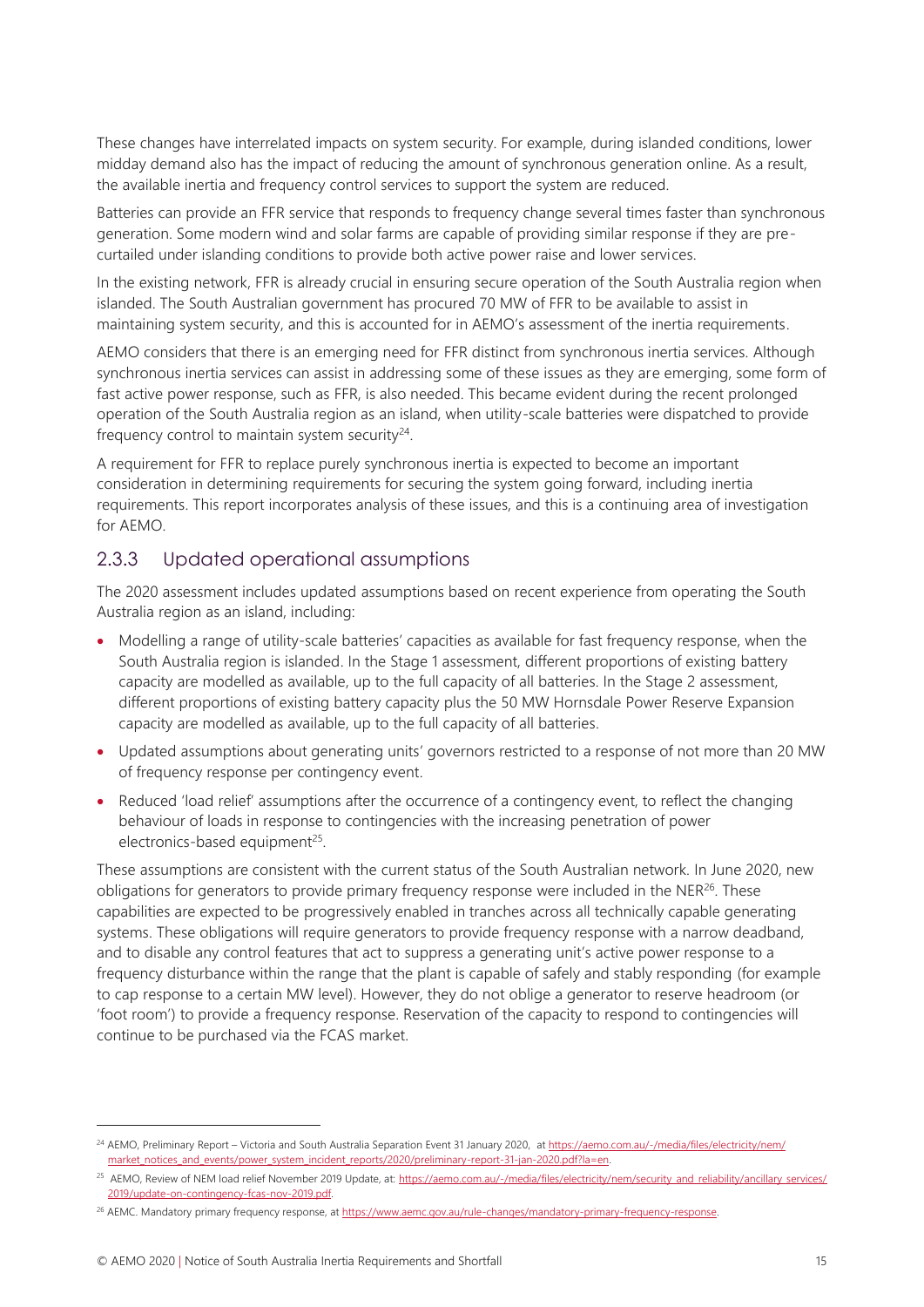A sensitivity study was carried out with South Australian generating units' governor deadband settings altered in accordance with the new mandatory primary frequency response obligations. This was found to make no material difference to the levels of inertia services required.

# <span id="page-15-0"></span>2.4 2020 inertia requirements

AEMO has applied the Inertia Requirements Methodology<sup>27</sup> and the assumptions described in Section 2.3 to find the 2020 inertia requirements for the periods before and after the installation of synchronous condensers in South Australia.

The secure operating level of inertia has changed compared to the 2018 requirements, in part because the studied contingency has changed and FFR has been considered, while the minimum threshold level of inertia remains the same.

In sections 2.4.2 and 2.4.3, Figure 2 shows updated secure operating levels of inertia in the period before the synchronous condensers are commissioned, and Figure 3 shows the requirements after the commissioning. In both figures, the secure operating levels of inertia have been adjusted for inertia support activities provided by FFR.

# 2.4.1 Minimum threshold level of inertia

The minimum threshold level of inertia remains at 4,400 MWs in both stages, the same as the 2018 requirement, because the minimum threshold level of inertia must consist of only synchronous inertia<sup>28</sup> and because the minimum threshold level of inertia is the level required for the islanded system to remain in a satisfactory state in the absence of a further contingency.

Therefore, AEMO considers that there is no need to change the value of the minimum threshold level of inertia. Rather, AEMO has considered the use of FFR and a different contingency in the assessment for the secure operating level of inertia in order to address the current system conditions.

AEMO is continuing to assess the changing nature of the power system, and the 2020 Inertia Report expected for release by the end of 2020 will cover all regions in the NEM and may include a reassessment of the minimum threshold level of inertia.

# 2.4.2 Stage 1 – Before synchronous condensers

Figure 2 shows the updated requirements for secure operating levels of inertia adjusted for various levels of inertia support activities provided by FFR, in the period before the synchronous condensers are commissioned. The secure level for daytime is shown in red within the white region, and the secure level for night-time is shown in yellow within the white region.

The areas greyed out in the figure highlight the likely boundaries of secure operation, by removing areas where:

- a) Minimum demand conditions may prevent the addition of inertia<sup>29</sup>.
- b) Inertia is already assumed to be available under system strength requirements<sup>30</sup>.
- c) The limit of capacity of existing installed utility-scale batteries is reached.

<sup>&</sup>lt;sup>27</sup> AEMO, Inertia Requirements Methodology Inertia Requirements and Shortfalls, July 2018, a[t https://www.aemo.com.au/-/media/files/electricity/nem/](https://www.aemo.com.au/-/media/files/electricity/nem/security_and_reliability/system-security-market-frameworks-review/2018/inertia_requirements_methodology_published.pdf) [security\\_and\\_reliability/system-security-market-frameworks-review/2018/inertia\\_requirements\\_methodology\\_published.pdf.](https://www.aemo.com.au/-/media/files/electricity/nem/security_and_reliability/system-security-market-frameworks-review/2018/inertia_requirements_methodology_published.pdf)

<sup>28</sup> Refer to NER 5.20B.4(d).

<sup>&</sup>lt;sup>29</sup> For example, with 500 MW of demand in the South Australia region, only 500 MW of synchronous generation can operate. The sum of the minimum generator stable levels then sets a maximum inertia from synchronous generation. The level shown is approximate and will also depend on factors such as synchronous generator availability and Murraylink capacity.

<sup>30</sup> AEMO, Transfer Limit Advice – System Strength, February 2020, a[t https://aemo.com.au/-/media/files/electricity/nem/security\\_and\\_reliability/congestion](https://aemo.com.au/-/media/files/electricity/nem/security_and_reliability/congestion-information/transfer-limit-advice-system-strength.pdf?la=en)[information/transfer-limit-advice-system-strength.pdf?la=en.](https://aemo.com.au/-/media/files/electricity/nem/security_and_reliability/congestion-information/transfer-limit-advice-system-strength.pdf?la=en) This advice does not allow generator combinations with a total inertia less than 4,400 MWs when South Australia is operating as an island.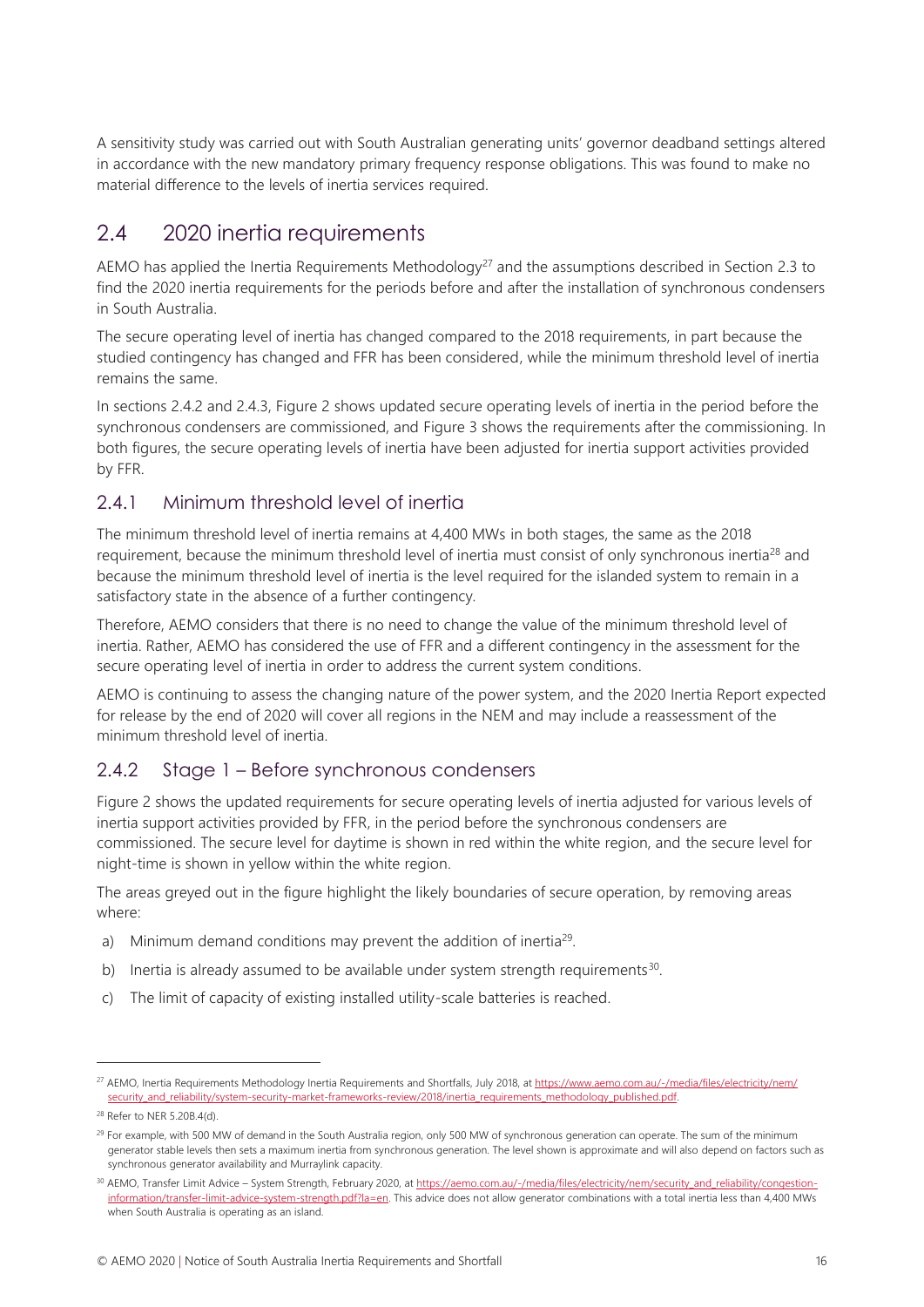

#### <span id="page-16-0"></span>**Figure 2 South Australia secure operating levels of inertia adjusted for inertia support activities, pre synchronous condensers**

It is expected that each point along the line would be a secure operating point for the studied contingencies, with each point made up of a combination of synchronous inertia (MWs) and FFR (MW). The more FFR is available, the lower the required inertia response. For example, for the daytime contingency, if 100 MW of FFR was provided, then 6,100 MWs of synchronous inertia would be needed, but if 120 MW of FFR was provided, only 4,850 MWs of synchronous inertia would be needed.

Because the daytime requirements are greater than the night-time requirements, the daytime requirements are taken as the Stage 1 secure operating levels of inertia adjusted for FFR.

For contingency sizes above those studied (165 MW daytime, 150 MW night-time), it is expected that the inertia requirements would increase. If larger contingencies occurred at any of the studied inertia/FFR combinations marked in Figure 2, the FOS would not be met.

Figure 2 also shows the 70 MW of FFR reserves currently available for power system security. Therefore, AEMO defines the baseline Stage 1 secure operating level of inertia as the level of synchronous inertia required when 70 MW of FFR is available. Additional FFR above this 70 MW can be procured by ElectraNet as inertia support activities to lower the secure operating level of inertia requirement, or otherwise made available for network support on a basis that enables AEMO to determine a reduced inertia shortfall.

## **Stage 1 Secure Operating Level of Inertia = 7,605 MWs**

# 2.4.3 Stage 2 – After four synchronous condensers with flywheels installed

Figure 3 shows the updated inertia requirements for secure operating levels of inertia adjusted for assumed inertia support activities, in the period after the four synchronous condensers are commissioned.

The areas greyed out in the figure highlight the likely boundaries of secure operation, by removing areas where: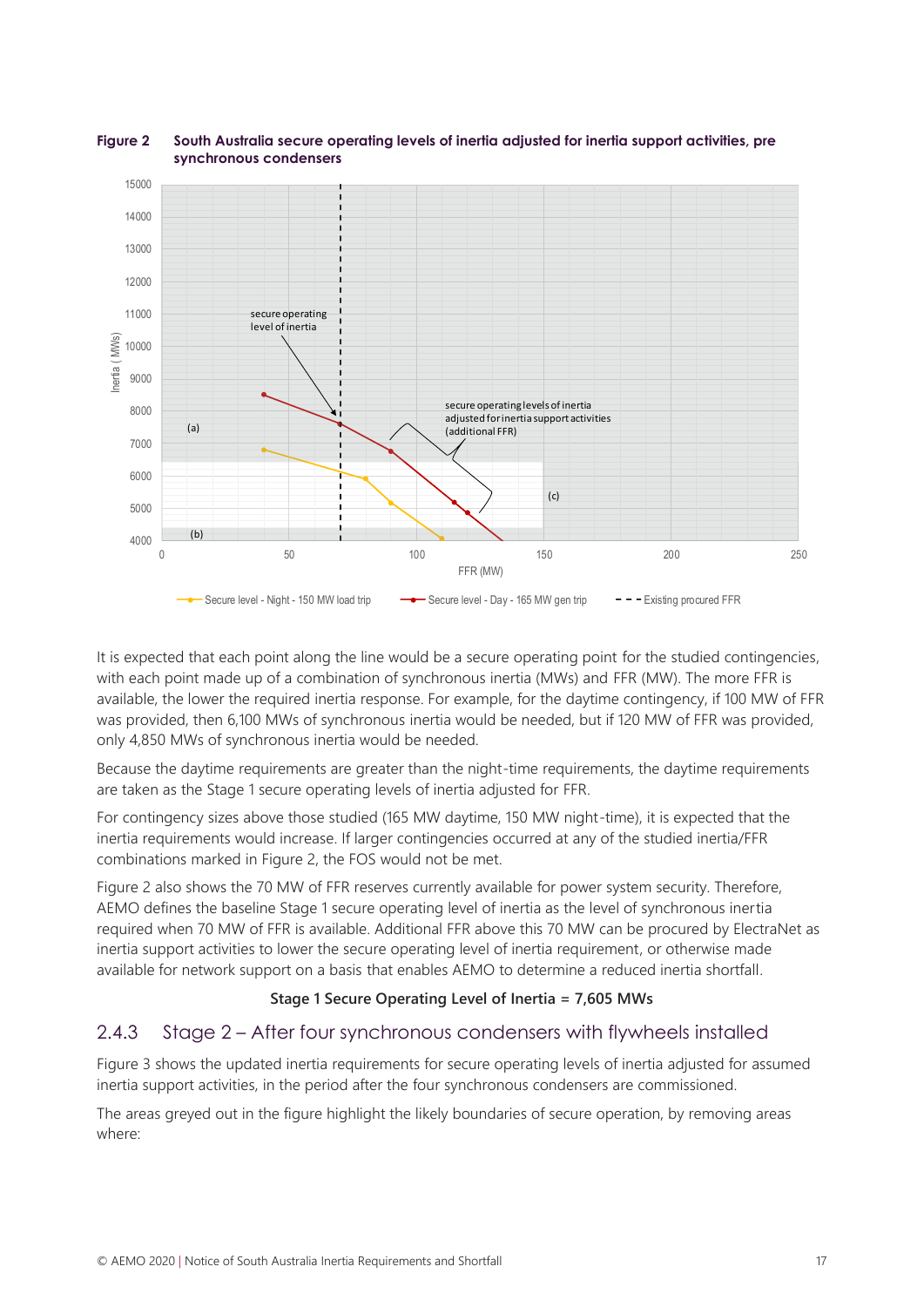- (a) Minimum demand conditions may prevent the addition of inertia<sup>31</sup>.
- (b) Inertia is already assumed to be available under system strength requirements including a planning assumption that at least two synchronous generating units will be online<sup>32</sup>.
- (c) The limit of capacity of existing/committed installed utility-scale batteries is reached  $33$ .



<span id="page-17-0"></span>**Figure 3 South Australia secure operating level of inertia adjusted for inertia support activities, with four synchronous condensers with flywheels**

It is expected that each point along the line would be a secure operating point for the studied contingencies, with each point made up of a combination of synchronous inertia (MWs) and FFR (MW). The more FFR is available, the lower the required inertia response. For example, at night-time if 100 MW of FFR was provided in the region, then a total of 6,800 MWs of synchronous inertia would be required to remain secure. In the daytime, if 200 MW of FFR was provided then 6,200 MWs of synchronous inertia would be needed. There would be 4,400 MWs provided by the synchronous condensers, with the remaining inertia to be provided by existing synchronous generators which are also able to provide frequency control services.

Because the daytime requirements are greater than the night-time requirements, the daytime requirements are taken as the Stage 2 secure operating levels of inertia adjusted for FFR.

The increased daytime requirements after the synchronous condensers are commissioned is partly driven by the assumption of a larger contingency (215 MW as opposed to 165 MW).

For contingency sizes above those studied (215 MW daytime, 150 MW night-time), it is expected that the inertia requirements would increase. If larger contingencies occurred at any of the studied inertia/FFR

<sup>&</sup>lt;sup>31</sup> For example, with 500 MW of demand in the South Australia region, only 500 MW of synchronous generation can operate. The sum of the minimum generator stable levels then sets a maximum inertia from synchronous generation. The level shown is approximate and will also depend on factors such as synchronous generator availability and Murraylink capacity. As the synchronous condensers provide inertia with no minimum generation output, the total inertia that can be placed online increases by 4,400 MWs.

<sup>&</sup>lt;sup>32</sup> Minimum of 6,400 MWs of inertia is assumed for planning purposes to be online due to system strength requirements and at least two synchronous generating units online when all four synchronous condensers are online.

<sup>&</sup>lt;sup>33</sup> Includes the Hornsdale Power Reserve extension by 50 MW.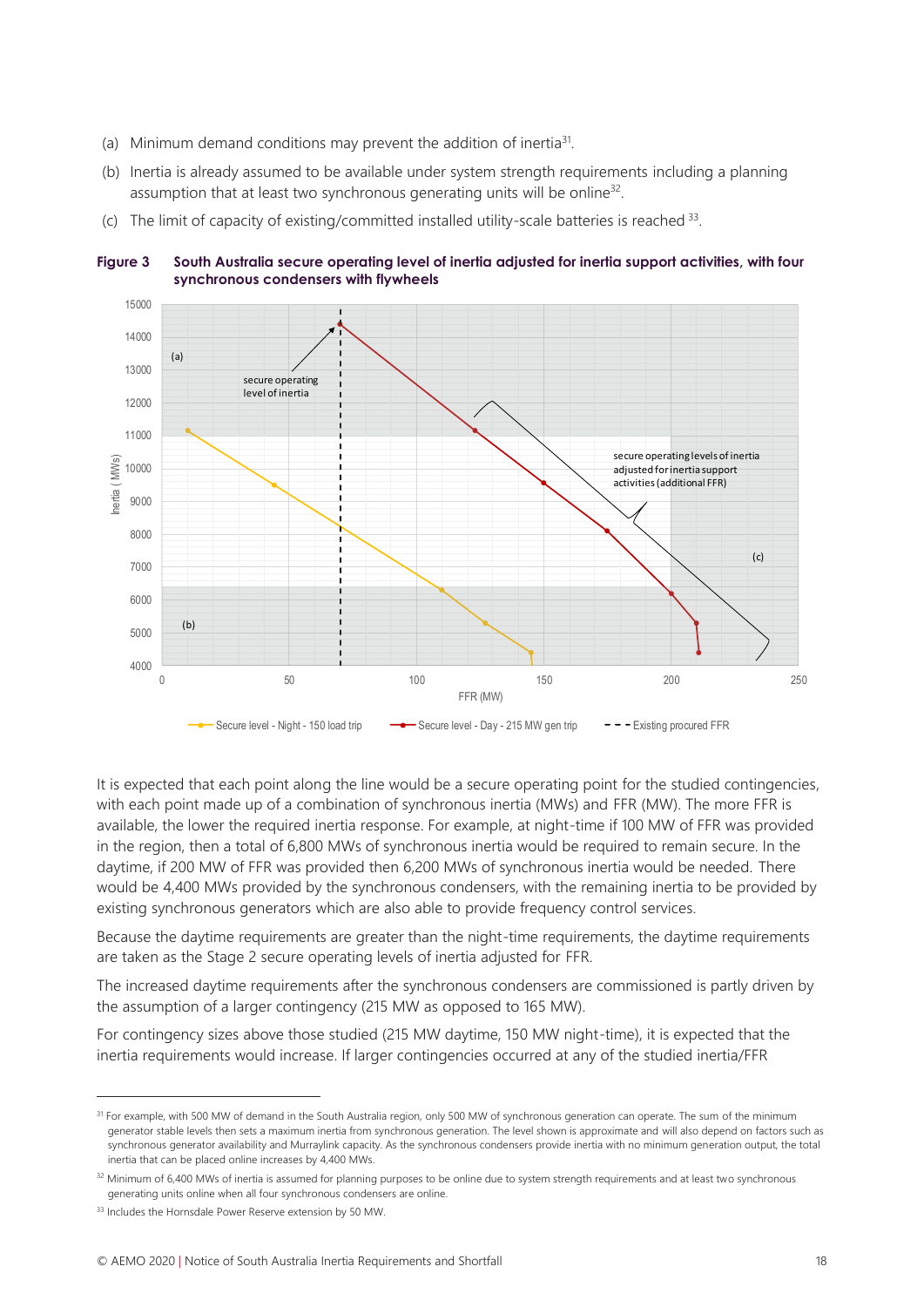combinations marked in [Figure 3,](#page-17-0) the FOS would not be met. It is also noted that if 100 MW of FFR trips (that is, the Hornsdale Power Reserve), returning the power system to a secure operating state within 30 minutes would require significantly more synchronous inertia to come online, which may be challenging operationally.

Figure 3 also shows the 70 MW of FFR reserves currently available for power system security. Therefore, AEMO defines the baseline Stage 2 secure operating level of inertia as the level of synchronous inertia required when 70 MW of FFR is available. Additional FFR above this 70 MW can be procured by ElectraNet as inertia support activities to lower the secure operating level of inertia requirement, or otherwise made available for network support on a basis that enables AEMO to determine a reduced inertia shortfall.

### **Stage 2 Secure Operating Level of Inertia = 14,390 MWs**

Beyond 2021-22, the uncertainty in the level of net PV load trip increases, as shown i[n Figure 4,](#page-18-0) so detailed studies to determine secure operating levels of inertia adjusted for inertia support activities have not been completed beyond 2021-22.

Instead, studies were performed at a single inertia level (6,300 MWs) to determine the approximate relationship between contingency size and required FFR as the projected net PV load trip increases, to give an indication of where the inertia requirements may trend in future. Figure 4 shows the results of these studies. The relationship between FFR and contingency size shown here can be approximated by the equation below:

FFR  $\geq$  0.95  $\times$  (Metro Generator Size + Net PV load loss)



<span id="page-18-0"></span>

Applying this equation to the current net PV load trip projections being applied by AEMO, the range of possible FFR requirements when 6,300 MWs of inertia is online was calculated. The results shown in Figure 5 for each ISP forecasting scenario indicate a large uncertainty range which increases over time.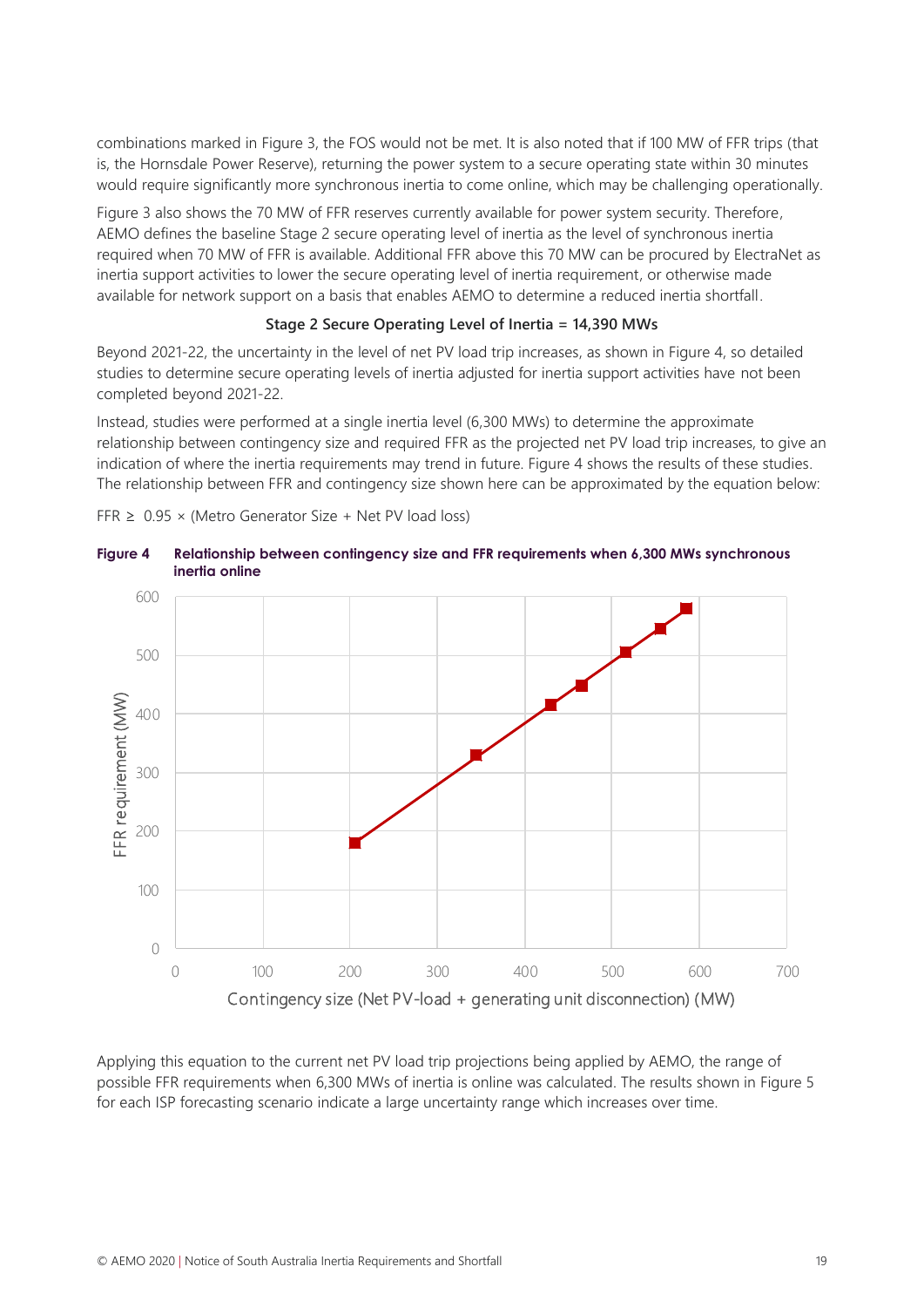

<span id="page-19-0"></span>**Figure 5 Estimated FFR requirements when 6,300 MWs of synchronous inertia online assuming 65 MW synchronous generating unit trip + a range of net PV and load trip**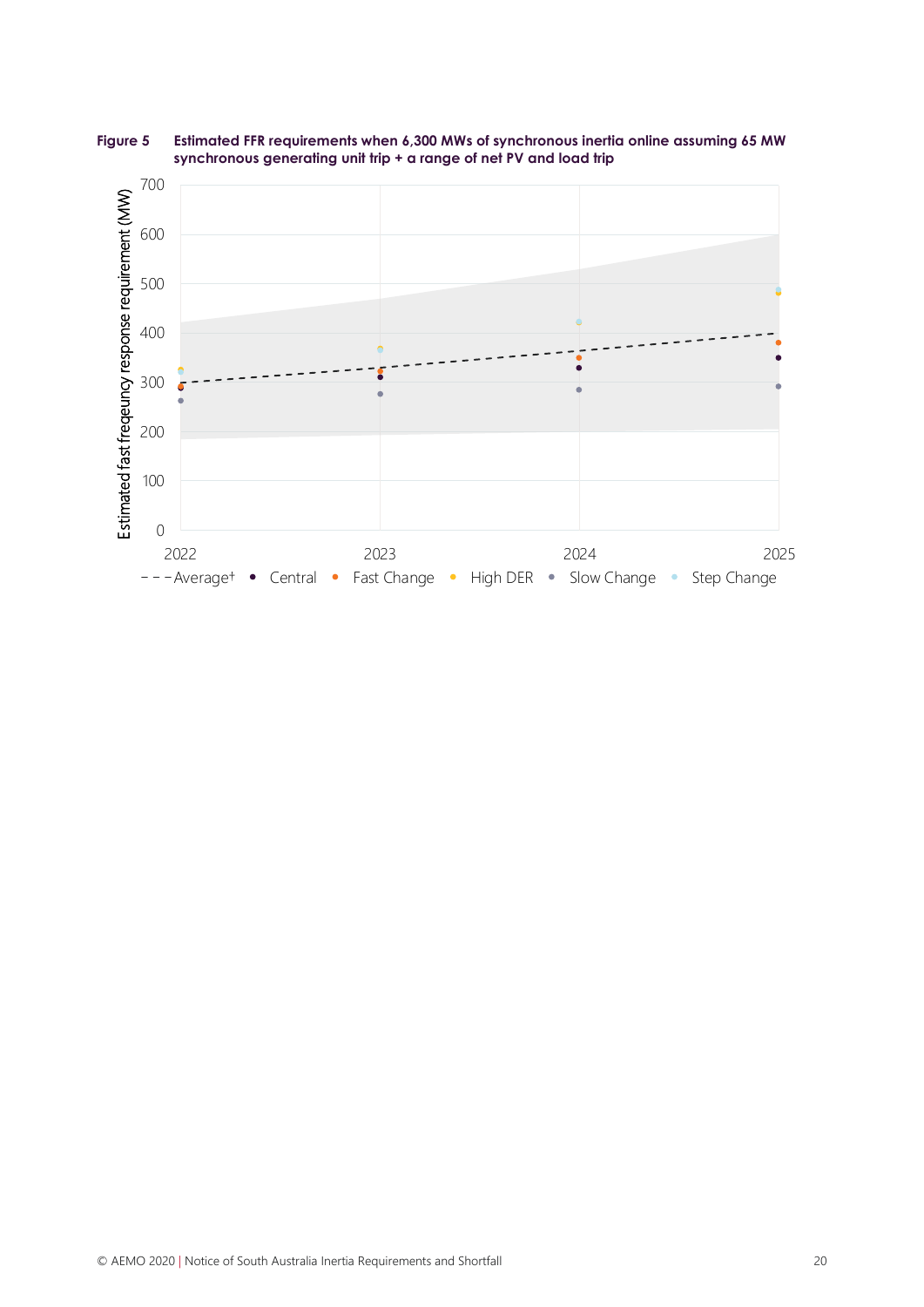# <span id="page-20-0"></span>**3. Inertia shortfall projections**

Using the inertia requirements determined in Section [2,](#page-9-0) AEMO has assessed whether there is likely to be an inertia shortfall in the South Australia region of the NEM, and whether previously-identified shortfalls have been remedied, consistent with clause 5.20B.2 of the NER.

AEMO's assessment has been made by using projected demand and supply in the Central scenario of the Draft 2020 ISP to calculate when the expected inertia online will not meet the inertia requirements for more than 99% of the time. In addition, consistent with the NER requirements, AEMO's assessment includes consideration of the likelihood of islanding. Prior to commissioning of a second AC interconnector, islanding of South Australia remains non-remote.

Figure 6 shows the projected inertia in the South Australia region for the five-year outlook.

For the period to 2024-25, AEMO has assessed that the minimum threshold of inertia (4,400 MWs) will be met. However, a shortfall is projected for the secure operating level of inertia in South Australia.



<span id="page-20-1"></span>

### **Projection for meeting minimum threshold level of inertia**

AEMO declared a system strength shortfall for South Australia in 2017<sup>34</sup>, resulting in ElectraNet procuring four synchronous condensers for installation in the South Australian region.

<sup>34</sup> AEMO. Update to the 2016 NTNDP, at https://www.aemo.com.au/-/media/Files/Electricity/NEM/Security and Reliability/System-Security-Market-[Frameworks-Review/2019/Second\\_Update\\_to\\_the\\_2016\\_NTNDP.pdf.](https://www.aemo.com.au/-/media/Files/Electricity/NEM/Security_and_Reliability/System-Security-Market-Frameworks-Review/2019/Second_Update_to_the_2016_NTNDP.pdf)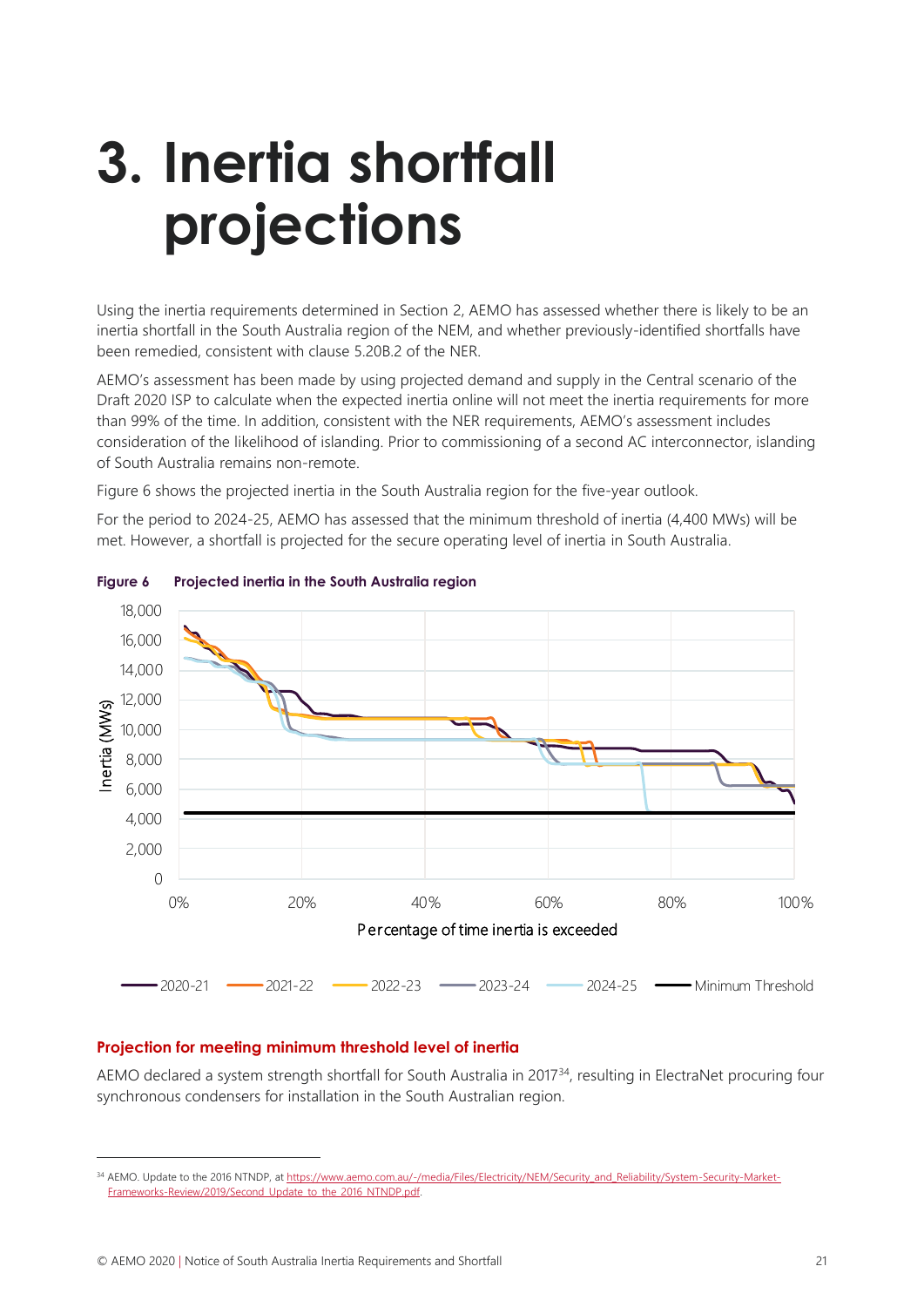AEMO also declared an inertia shortfall for the South Australian region as part of the 2018 NTNDP<sup>35</sup>. To meet this gap, high inertia flywheels have been included in the design of the synchronous condensers being procured by ElectraNet. This will meet the minimum threshold component of the inertia gap (4,400 MWs) declared by AEMO.

### **Projection for meeting secure operating level of inertia**

The new requirements determined in Section [2.4](#page-15-0) now show a change in the secure operating level of inertia required, due to the potential for a fault tripping a generating unit and triggering co-incident tripping of distributed PV. AEMO is now recommending that FFR from batteries (or another appropriate technology) needs to be incorporated as part of the solution to meet the secure operating level of inertia in South Australia. Depending on the amount of FFR that can be made available, through inertia support activities or otherwise, there may also be a need to increase the amount of synchronous generation online during islanded operation.

As the Stage 1 and Stage 2 secure operating levels of inertia have been expressed as relationships between different levels of FFR and synchronous inertia, the shortfall projections similarly are expressed as a set of values relating back to the relevant levels of FFR and synchronous inertia.

Table 7 and Table 8 compare FFR/inertia combinations of secure operating levels of inertia, for Stage 1 and Stage 2 (taken from Figure 2 and Figure 3), and compare them against the projected 99th percentile inertia for the relevant year. FFR/Inertia combinations for which an inertia shortfall exists are shown in red; those where there is no shortfall are shown in green.

These tables identify combinations for which there would be a shortfall, and therefore identify levels of FFR that could reduce or remove the shortfall.

For example, Table 7 shows that with 90 MW of FFR contracted, the required level of synchronous inertia would be 6,757 MWs – this is greater than the 99<sup>th</sup> percentile inertia of 5,861 MWs, therefore a shortfall would exist. By contrast, with 115 MW of FFR contracted, the 99<sup>th</sup> percentile inertia is greater than the required synchronous inertia and there is no shortfall.

A specification of requirements for FFR will need to be prepared and agreed between AEMO and ElectraNet in order to meet the inertia shortfall.

Alternatively, in Table 9 and Table 10, secure operating levels of inertia adjusted for inertia support activities have been subtracted from the 99<sup>th</sup> percentile projected inertia, showing the shortfall in synchronous inertia for a given FFR level that would need to be filled.

The FFR values in Table 7 to Table 10 include the existing 70 MW of available FFR reserves, so the quantity of FFR needed would be 70 MW lower than any value in these tables.

Given the uncertainties in the determination of inertia requirements discussed in Section 2.3.1 and Section 2.4, ElectraNet should aim to provide levels of FFR consistent with the levels recorded in Table 7 to Table 10. AEMO considers that further modelling by both organisations will be needed to indicate assurance that the shortfall will be addressed with the services that are proposed to be provided.

<sup>35</sup> AEMO. National Transmission Network Development Plan, December 2018, a[t https://www.aemo.com.au/-/media/Files/Electricity/NEM/Planning\\_and\\_](https://www.aemo.com.au/-/media/Files/Electricity/NEM/Planning_and_Forecasting/NTNDP/2018/2018-NTNDP.pdf) [Forecasting/NTNDP/2018/2018-NTNDP.pdf.](https://www.aemo.com.au/-/media/Files/Electricity/NEM/Planning_and_Forecasting/NTNDP/2018/2018-NTNDP.pdf)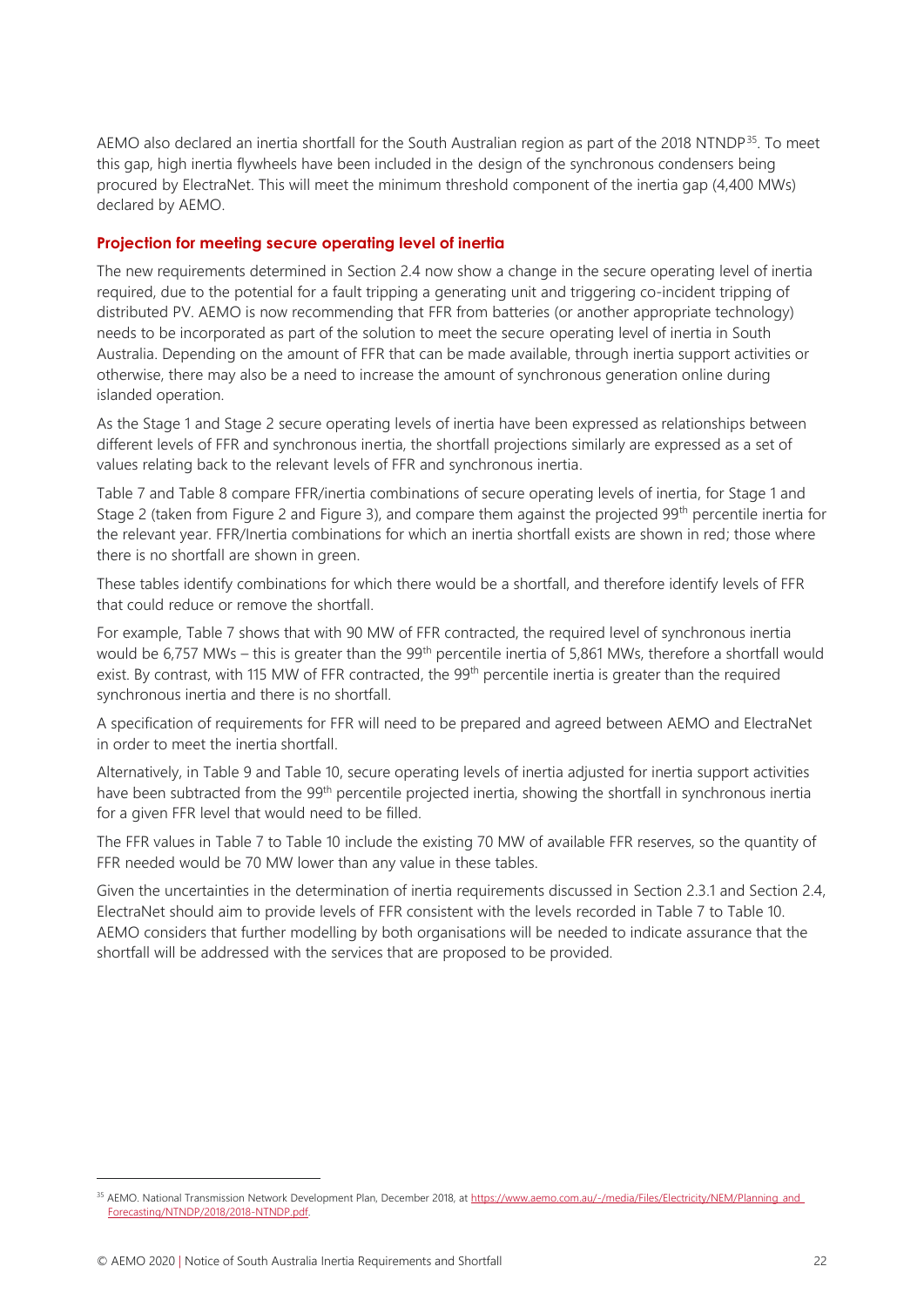#### <span id="page-22-0"></span>**Table 7 Comparison of 99th percentile projected inertia against Stage 1 secure operating levels of inertia, adjusted for inertia support activities**

| Year    | <b>Projected 99th</b><br>percentile inertia (MWs) |                           | Secure operating level of inertia (SOLI) adjusted for inertia support activities,<br><b>FFR/inertia combinations</b> |       |       |       |       |  |  |  |
|---------|---------------------------------------------------|---------------------------|----------------------------------------------------------------------------------------------------------------------|-------|-------|-------|-------|--|--|--|
|         |                                                   | <b>SOLI FFR (MW)</b>      | 40                                                                                                                   | 70    | 90    | 115   | 120   |  |  |  |
| 2020-21 | 5,861                                             | <b>SOLI inertia (MWs)</b> | 8.505                                                                                                                | 7.605 | 6.757 | 5.167 | 4,850 |  |  |  |

#### <span id="page-22-1"></span>**Table 8 Comparison of 99th percentile projected inertia against Stage 2 secure operating levels of inertia, adjusted for inertia support activities**

| Year        | <b>Projected 99th</b><br>percentile inertia (MWs) |                           | Secure operating level of inertia (SOLI) adjusted for inertia support activities,<br><b>FFR/inertia combinations</b> |        |       |       |       |       |       |
|-------------|---------------------------------------------------|---------------------------|----------------------------------------------------------------------------------------------------------------------|--------|-------|-------|-------|-------|-------|
|             |                                                   | <b>SOLI FFR (MW)</b>      | 70                                                                                                                   | 123    | 150   | 175   | 200   | 210   | 211   |
| $2021 - 22$ | 6,200                                             | <b>SOLI Inertia (MWs)</b> | 14.390                                                                                                               | 11.150 | 9.560 | 8.100 | 6,200 | 5,300 | 4.400 |

#### <span id="page-22-2"></span>**Table 9 Inertia shortfalls at different levels of FFR for Stage 1 secure operating levels of inertia, adjusted for inertia support activities**

| Year    | Secure operating level of inertia (SOLI) adjusted for inertia support activities, FFR/inertia combinations |          |          |        |              |              |  |  |  |  |  |  |  |
|---------|------------------------------------------------------------------------------------------------------------|----------|----------|--------|--------------|--------------|--|--|--|--|--|--|--|
|         | <b>SOLI FFR (MW)</b>                                                                                       | 40       | 70       | 90     | 115          | 120          |  |  |  |  |  |  |  |
| 2020-21 | Inertia shortfall (MWs)                                                                                    | $-2.644$ | $-1.744$ | $-896$ | No shortfall | No shortfall |  |  |  |  |  |  |  |

#### <span id="page-22-3"></span>**Table 10 Inertia shortfalls at different levels of FFR for Stage 2 secure operating level of inertia, adjusted for inertia support activities**

| Year    | Secure operating level of inertia (SOLI) adjusted for inertia support activities, FFR/inertia combinations |          |          |          |          |                        |                        |                 |  |  |  |
|---------|------------------------------------------------------------------------------------------------------------|----------|----------|----------|----------|------------------------|------------------------|-----------------|--|--|--|
|         | <b>SOLI FFR (MW)</b>                                                                                       | 70       | 123      | 150      | 175      | 200                    | 210                    | 211             |  |  |  |
| 2021-22 | Inertia shortfall (MWs)                                                                                    | $-8.190$ | $-4.950$ | $-3.360$ | $-1.900$ | <b>No</b><br>shortfall | <b>No</b><br>shortfall | No<br>shortfall |  |  |  |

Inertia shortfall projections have not been calculated beyond 2021-22, because the high levels of uncertainty regarding the net distributed PV and load trip in future years (as shown in Figure 1) mean inertia requirements beyond 2021-22 are also highly uncertain (as shown in Figure 5). Therefore, given new FFR capacity can be built without a long lead time if in future it is found it is needed (utility-scale batteries can be built within 12 months), AEMO considers it prudent to continue to monitor the distributed PV situation and calculate inertia requirements and identify inertia shortfalls beyond 2021-22 in future assessments when inputs are more certain.